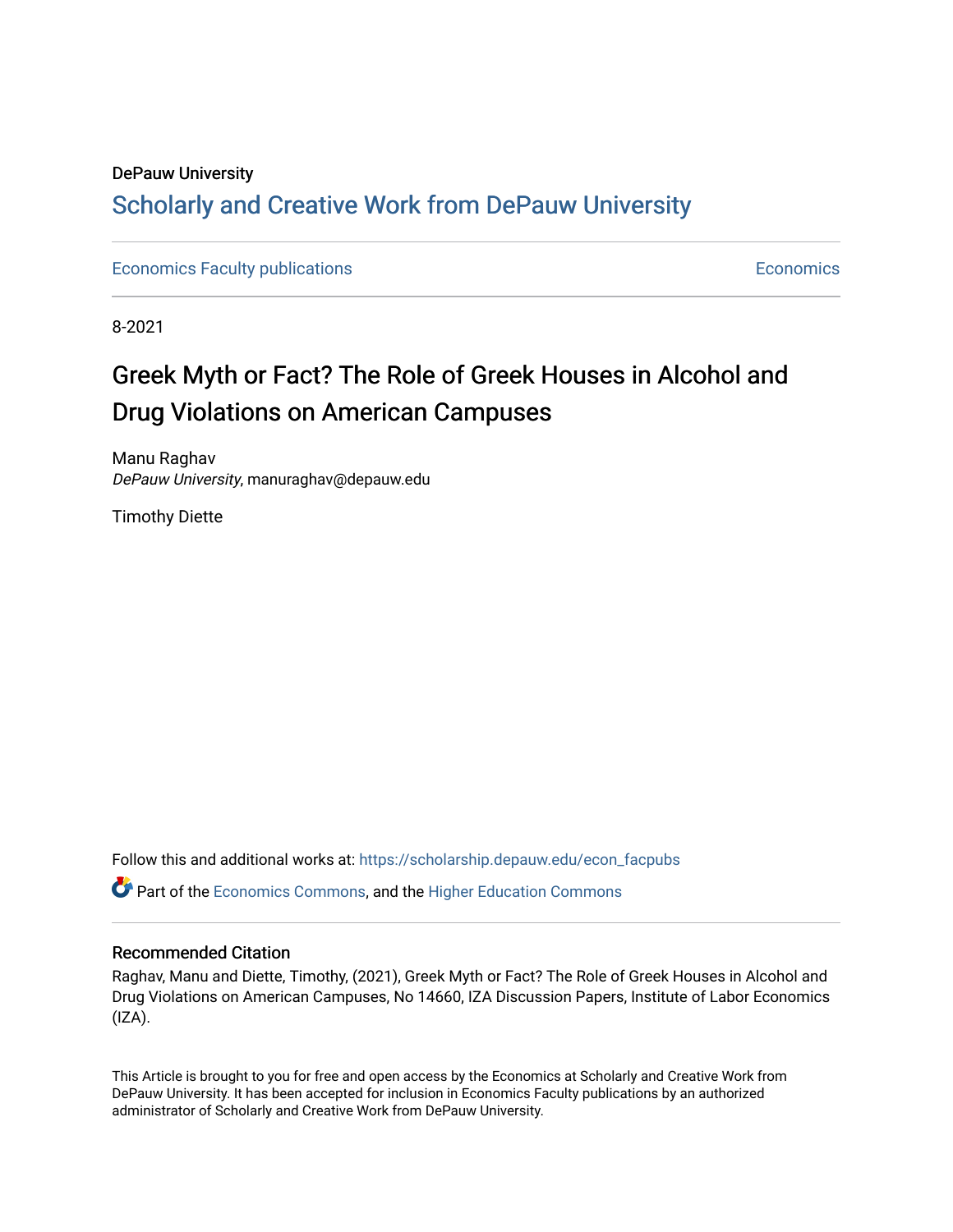

Initiated by Deutsche Post Foundation

# DISCUSSION PAPER SERIES

IZA DP No. 14660

**Greek Myth or Fact? The Role of Greek Houses in Alcohol and Drug Violations on American Campuses**

Manu Raghav Timothy M. Diette

AUGUST 2021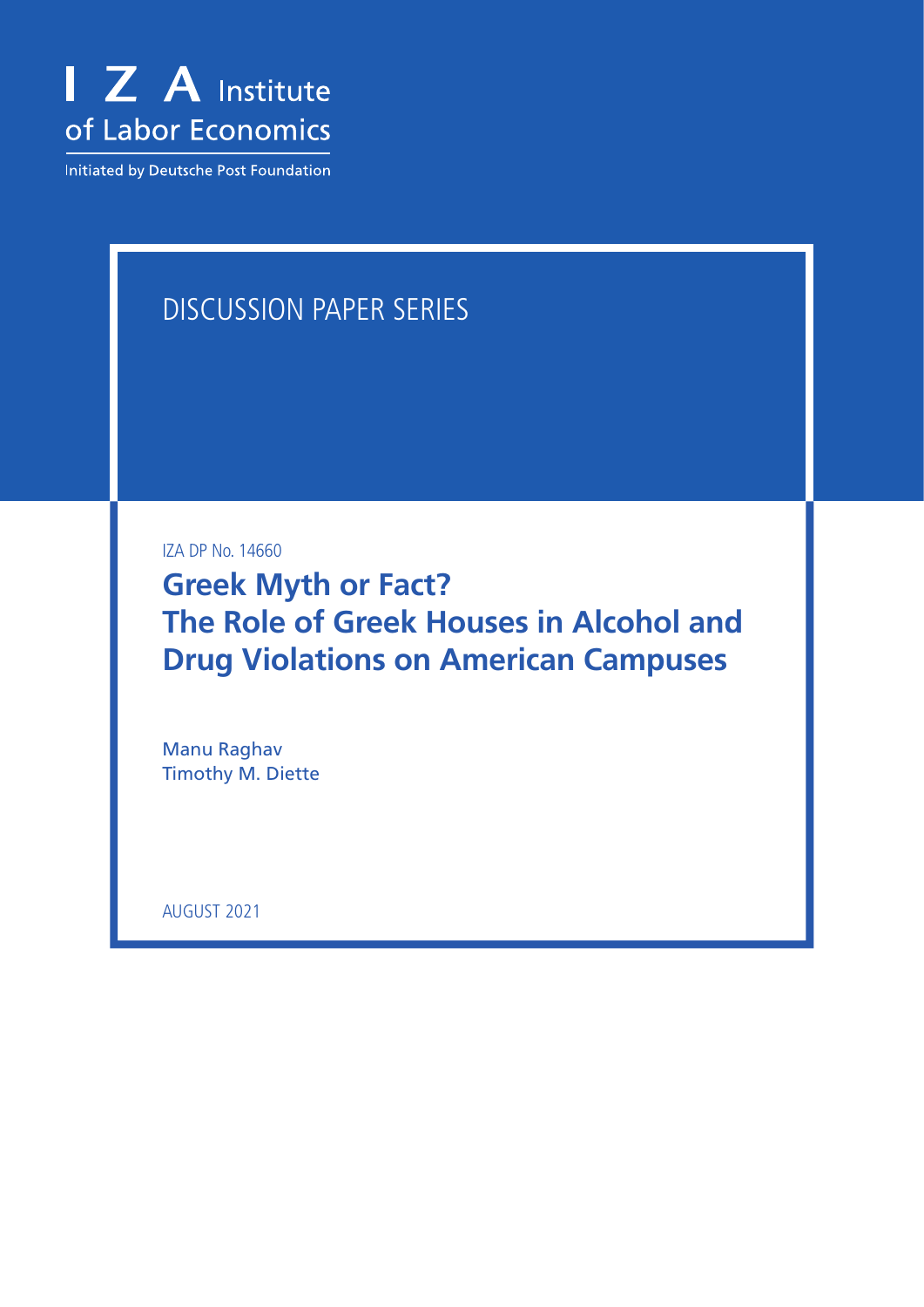

Initiated by Deutsche Post Foundation

## DISCUSSION PAPER SERIES

IZA DP No. 14660

## **Greek Myth or Fact? The Role of Greek Houses in Alcohol and Drug Violations on American Campuses**

**Manu Raghav** *DePauw University and IZA*

**Timothy M. Diette** *Washington and Lee University*

AUGUST 2021

Any opinions expressed in this paper are those of the author(s) and not those of IZA. Research published in this series may include views on policy, but IZA takes no institutional policy positions. The IZA research network is committed to the IZA Guiding Principles of Research Integrity.

The IZA Institute of Labor Economics is an independent economic research institute that conducts research in labor economics and offers evidence-based policy advice on labor market issues. Supported by the Deutsche Post Foundation, IZA runs the world's largest network of economists, whose research aims to provide answers to the global labor market challenges of our time. Our key objective is to build bridges between academic research, policymakers and society.

IZA Discussion Papers often represent preliminary work and are circulated to encourage discussion. Citation of such a paper should account for its provisional character. A revised version may be available directly from the author.

| IZA – Institute of Labor Economics                 |                                                      |             |  |  |
|----------------------------------------------------|------------------------------------------------------|-------------|--|--|
| Schaumburg-Lippe-Straße 5-9<br>53113 Bonn, Germany | Phone: +49-228-3894-0<br>Email: publications@iza.org | www.iza.org |  |  |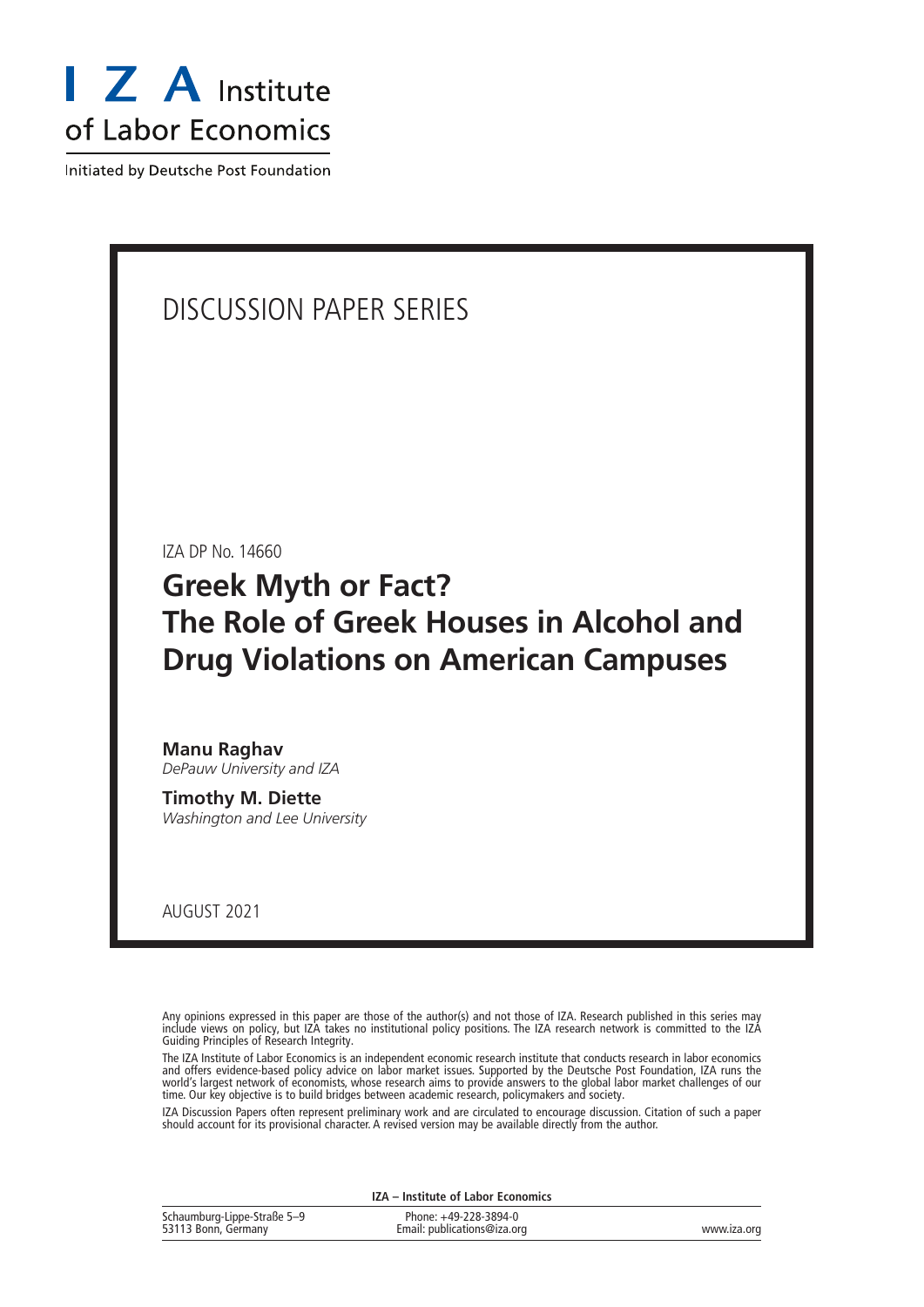# ABSTRACT

# **Greek Myth or Fact? The Role of Greek Houses in Alcohol and Drug Violations on American Campuses\***

Greek-letter student social groups, better known as fraternities and sororities, are a ubiquitous feature on many American higher education campuses. These organizations, especially fraternities, have a reputation for encouraging unruly and improper behavior among both members and non-members. This paper investigates the effect of the degree of prevalence of these Greek organizations at a campus, as measured by the percentage of students who are members of fraternities and sororities, on the instances of liquor and drug law violations on campuses, as measured by the number of arrests for liquor and drug laws violations. Using a unique dataset, which combines data from three sources, we find that a larger percentage of students in fraternities (but not sororities) is associated with an increase in the number of arrests for drug law violations. A larger percentage of students in sororities (but not the percentage of students in fraternities) is associated with a larger number of arrests for liquor law violations. This result is highly significant and is robust across various specifications.

| <b>JEL Classification:</b> | 123, K42                                                                                                            |
|----------------------------|---------------------------------------------------------------------------------------------------------------------|
| Keywords:                  | greek system in higher education institutions, illegal drug and<br>alcohol use, crimes on higher education campuses |

#### **Corresponding author:**

Manu Raghav Hiram L. Jome Associate Professor Department of Economics and Management 202 Harrison Hall DePauw University 7 East Larabee Street Greencastle, IN 46135 USA E-mail: manuraghav@depauw.edu

<sup>\*</sup> We would like to thank Michael Kofoed and Laura Crispin for helpful comments on earlier drafts of this paper and participants of annual meetings of the Southern Economic Association, where we presented this paper.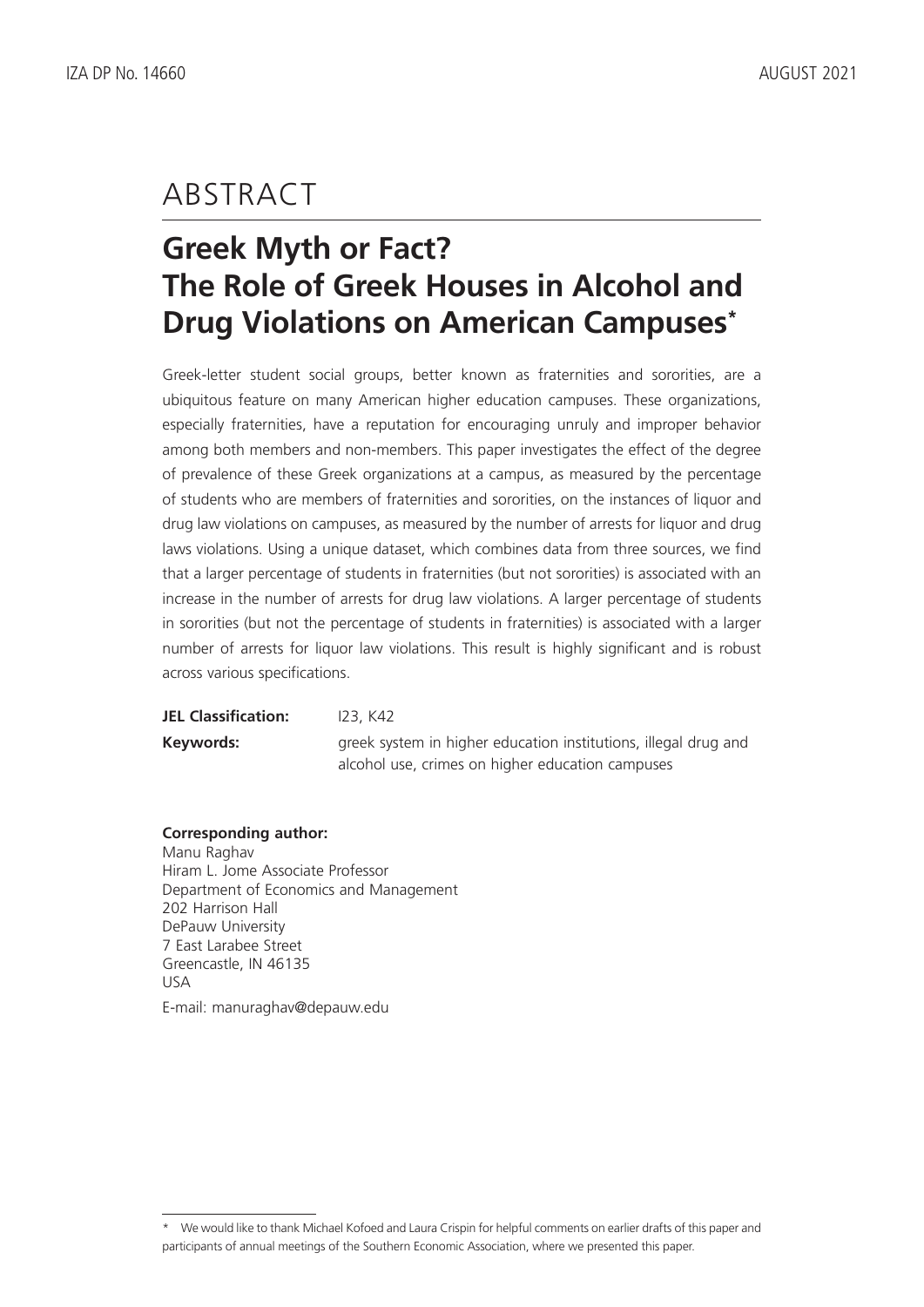### **1. Introduction and Background**

Social Greek student organizations have a reputation, whether warranted or not, as sponsors of raucous parties. The party culture is believed to exert an undesirable influence on alcohol and drug-related incidences and a host of other behaviors across the campuses, even among students who do not belong to these organizations. Iconic movies such as *Animal House*, released in 1978, have reinforced that perception in popular culture. Periodic incidences of hazing and deaths due to excessive consumption of alcohol are widely covered in news media and greatly concern university administrators and parents of college students.

Greek social organizations were first formed in the early nineteenth century. They were a way for students to debate and discuss a range of topics of the day. Discussions and debates on these topics were not available in the classrooms and campuses due to the narrow curriculum of the time. Soon these organizations also became venues for students to informally fraternize and socialize away from the watchful eyes of the faculty and the administration. The latter two groups – the faculty and the administration – have been concerned about the negative influence of these Greek organizations since their inception, and the relationship between the social Greek-lettered organizations and the faculty and the administrators has been frayed since the beginning.

The first Greek-letter society or club was Phi Beta Kappa, and it was formed at the College of William and Mary in 1776. The purpose of this society was broader discussion and debate. The motto of this society is "love of learning is the guide of life." Even then, these societies or clubs were known for their secrecy of rituals and procedures. The first social fraternity, Kappa Alpha Society, was established at Union College in 1825. Several other fraternities sprang up at Union College in the following two decades. The first residential chapter home built by a fraternity is believed to be Alpha Delta Phi's chapter at Cornell University.

Adelphean Society at Wesleyan Female College (which is now called Wesleyan College) in Macon, Georgia, was established in 1851 and was the first secret society for women. Later, it was named Alpha Delta Pi. Kappa Alpha Theta was founded in 1870 at Indiana Asbury University, which later renamed itself DePauw University. It was the first sorority founded with Greek letters. Fraternities and sororities grew during the post-Civil War era, with the expansion and growth of colleges and universities and the westward expansion of the nation itself. The early twentieth century saw the establishment of African-American Greek-letter fraternities and sororities such as Sigma Pi Phi and Alpha Kappa Alpha. Currently, around 800,000 undergraduate students in the United States are members of Greek-letter social organizations.

This paper examines the effect of student participation percentage in both fraternities and sororities on the number of alcohol and drug laws violations on college campuses after controlling for the impact of relevant variables. It assesses whether the common perceptions of Greek organizations, especially those of fraternities, have empirical support or not.

The remainder of the paper is organized as follows. Section 2 provides the literature review related to the effects and determinants of drug and alcohol use with particular attention paid to the role of Greek-letter social organizations. Section 3 details and describes the various sources from which we obtained the data for this study, as well as a description of control variables included in this study, while Section 4 provides the results of the paper. Section 5 provides concluding remarks.

### **2. Literature Review**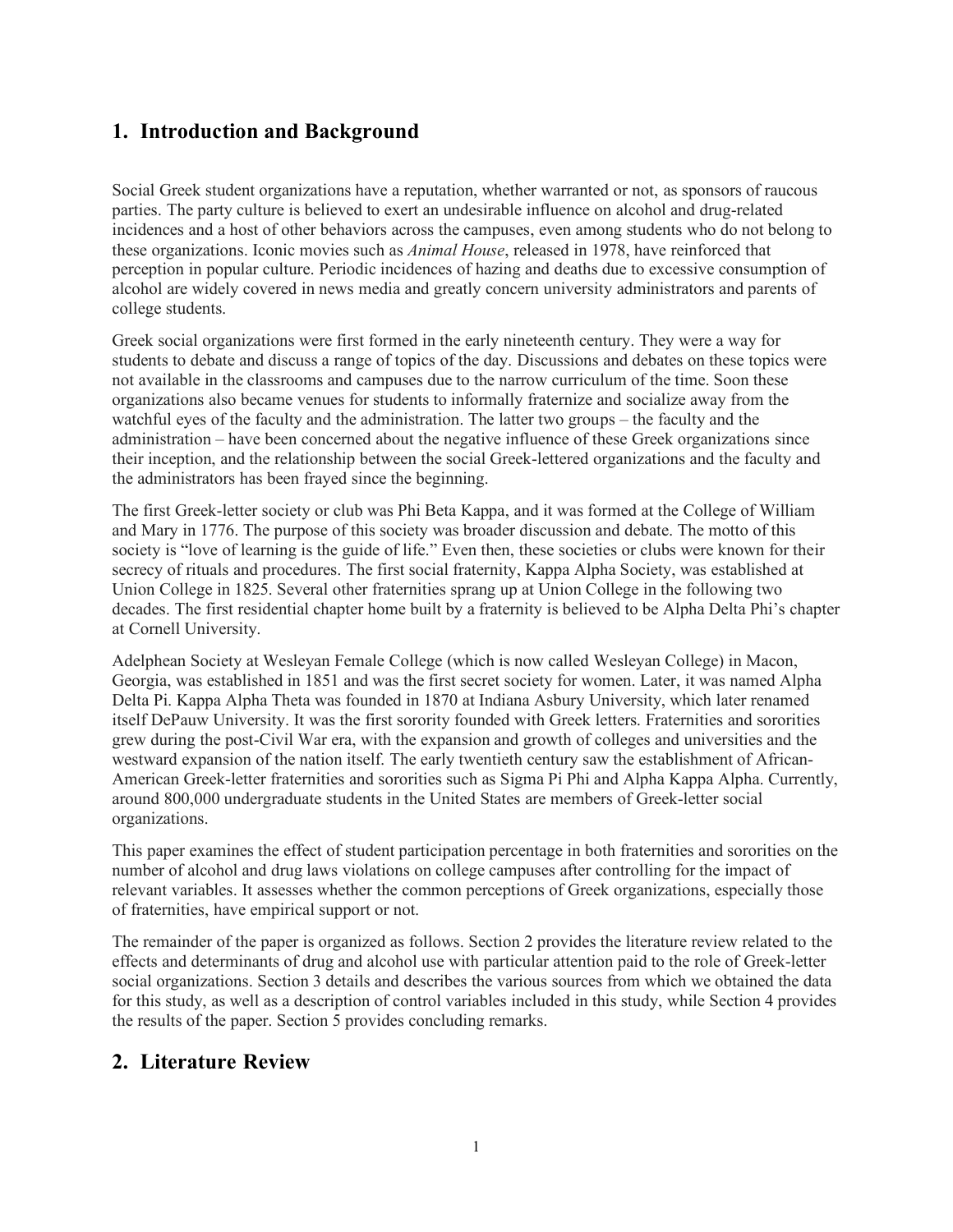There is extensive literature on the deleterious effects of alcohol and drug use on academic achievement, psychological and physical well-being, and retention and graduation of high school and college students. Many studies examine the determinants of alcohol and drug use among students. In addition, several others highlight the role of Greek organizations in exacerbating these problems due to peer pressure and providing an environment conducive to alcohol and drug use.

Some studies have focused exclusively on the relationship between Greek housing (fraternities and sororities) and alcohol problems. The decision of a student to join a Greek organization is influenced by roommates as well as persons in the entire dorm (Sacerdote 2001). Tyler et al. (2017) study the factors that are commonly associated with heavy drinking at two anonymous public universities, one in the Midwest and the other in the Southeast of the United States. Their results show that heavy drinking is commonly accompanied by "hooking-up," Greek affiliation, having friends who drink and having beliefs that drinking will have positive outcomes. Tyler et al. (2018) found using the same survey data that students living in Greek housing are especially more likely to be perceived by their peers as engaged in risky drinking and heavy drinking compared to students living in other housing types. Ragsdale et al. (2012) found that males and Greek housing residents are more likely to binge drink. Fraternities' bingedrinkers are more like to get in physical fights than non-Greek male binge-drinkers. Sorority bingers are more likely to be injured, drive under the influence of alcohol (DUI), be sexually victimized, and engage in unwanted sex than non-Greek female bingers. Fraternity members who binged on alcohol more than three times in two weeks were more likely to get DUI, engage in unprotected sex than those who were binged on alcohol intermittently. Similarly, sorority members who binge drank more frequently were more likely to get DUI compared to those students who binged on alcohol intermittently.

More broadly, studies have found drinking and drug use harm undergraduate students' academic careers, as well as their psychological and physical well-being. Studies examining the effect of becoming the legal drinking age have found negative impacts on grades ranging from 0.03 to 0.05 standard deviations (Lindo et al. 2013) to 0.10 standard deviations (Carrell et al. 2011). The grades of female students, "low-ability" males, and males who are from financially disadvantaged backgrounds are particularly adversely affected (Lindo et al. 2013). Sabia (2010) found that after controlling for individual fixed-effects as well as for changes in drug use, physiological well-being, and time-preference, binge drinking has a much smaller and often statistically insignificant effect on measures of school performance such as grade point average, out-of-school suspensions, and unexcused absences from school. However, Paschall and Freisthler (2003) found that heavy alcohol use, alcohol-related problems, and drinking opportunities do have an important effect on the academic performance of students.

Wolaver (2002) examines the effects of college drinking on hours studied, grade point average, and major choice using data from the 1993 College Alcohol Study and found that binging and intoxication decreases GPA both directly and indirectly through reducing study hours. Moreover, heavy drinking reduces the future weekly earnings between 0.3 to 9.8 percent due to its effect on GPA and college major choice. Wolaver (2005) studies the effect of heavy episodic drinking on studying and grades and found that drinking reduces the grades by about three-tenths of a point for both genders. Women who drink regularly during college spend more hours studying, while binge drinking during the high school years is associated with a reduced number of study hours for women during college. The effect of drinking on hours studied for men is ambiguous. Drinking is also associated with being late for classes or missing classes (Faulkner et al. 2006). Singleton (2007) found that alcohol consumption has a negative impact on students' grade point average after controlling for other variables such as their race, gender, the frequency of attending off-campus parties, SAT score, class rank, academic class, and parents' income.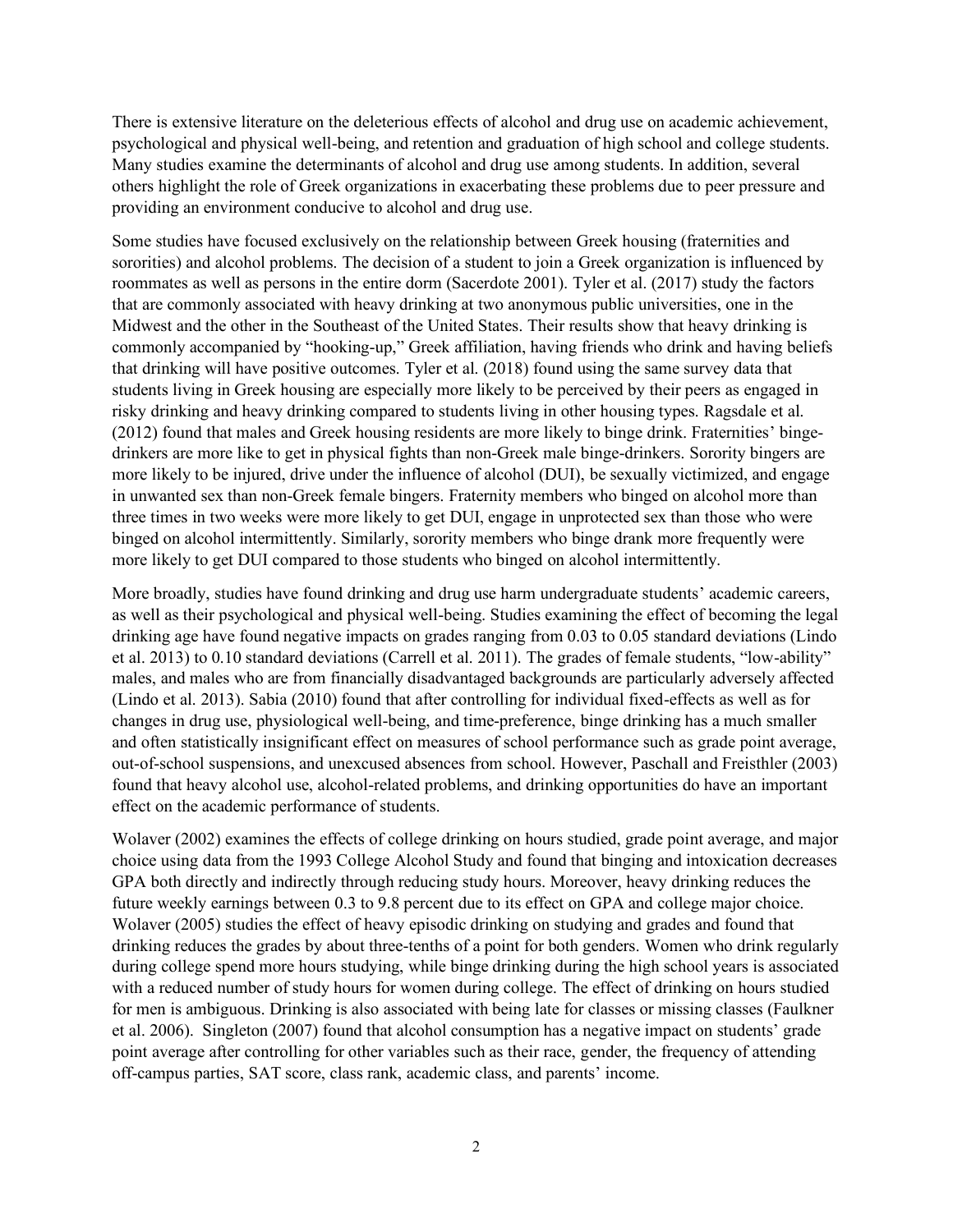Liguori and Lonbaken (2015) investigate the relationship between social and binge drinking for both male and female students on first-to-second-year student retention. They find that the male students have a significantly higher risk than female students of not being retained due to both social and "episodic" (binge) drinking. Moreover, binge drinking has been shown to require medical attention, loss of appetite, and sleep (Faulkner et al. 2006). Excessive drinking also leads to other psychological impairments such as blackouts and difficulty in concentrating, studying, and remembering things (Faulkner et al. 2006). Singleton and Wolfson (2008) also found that alcohol use interferes with sleep patterns and results in drowsiness during the day, which has an indirect effect on reducing students' grade point average besides also having a direct effect of reducing the grade point average. In addition, Faulkner et al. (2006) show the positive association between binge drinking involvement and the use of illegal drugs as well as unplanned sexual activities.

Bolin et al. (2017) examined an online survey at a mid-sized university in the Southeastern United States and found that both the use of alcohol and marijuana adversely affect the grade point average of undergraduate students. However, alcohol use is detrimental mostly because it increases the likelihood of marijuana use, which decreases the grade point average of students. Similarly, both alcohol and marijuana result in class skipping, which reduces students' grades.

Some studies have focused on alcohol and drug use in high school. They are related and relevant for college-level substance abuse problems for two reasons. First, several studies have shown that high school problems such as binge drinking continue into college and usually get exacerbated in peer groups such as Greek social organizations. Moreover, many of the factors that lead to underage drinking and drug use continue to stay the same for most or all of the college years of the students. Studies focusing on substance abuse by high school students have studied the impact of such behaviors on academic performance, absenteeism, the likelihood to go to college, and other issues.

DeSimone (2010) examines the impact of binge drinking on the grade point average for various types of high school students. He finds that binge drinking does not have much of an adverse effect on the grades of high school students who are drug-free, risk-averse, and future-oriented. However, binge drinking does have a statistically significant impact on high school students who either take drugs, are not risk-averse, or heavily discount the future. Austin (2012) found that the use of alcohol is associated with absenteeism in high school. Balsa et al. (2011) found that the increase in the use of alcohol for male high school students results in a small but statistically significant reduction in the grade point average, while for female students, it results in self-reported academic difficulty. Koch and McGeary (2005) found that alcohol initiation before the age of 14 years significantly reduces the probability of timely completion of high school. Gaviria and Raphael (2001) found strong peer-group influence among a sample of tenthgraders for drug use, alcohol drinking, cigarette smoking, church-going, and the likelihood of dropping out of high school.

Studies have examined a range of determinants of alcohol and drug use among college students. Lindo et al. (2012) found that athletic team success results in male student athletes' grades being significantly reduced, decreased time studying, increased alcohol consumption, and increased partying. Zamboanga et al. (2015) have examined the variation of participation in drinking games by gender and race and found that after controlling for other variables such as age, Greek membership, and typical alcohol consumption, the association between drinking games and alcohol-related problems were stronger for men than for women. However, this association was stronger among black women than it is for black men. Zamboanga (2013) investigates the phenomenon of "pregaming" – defined as consuming a large amount of alcohol within a short time frame – and found that many students "pregame" for social reasons regardless of whether they are going to a bar or a Greek party. Legal age students are more likely to pregame when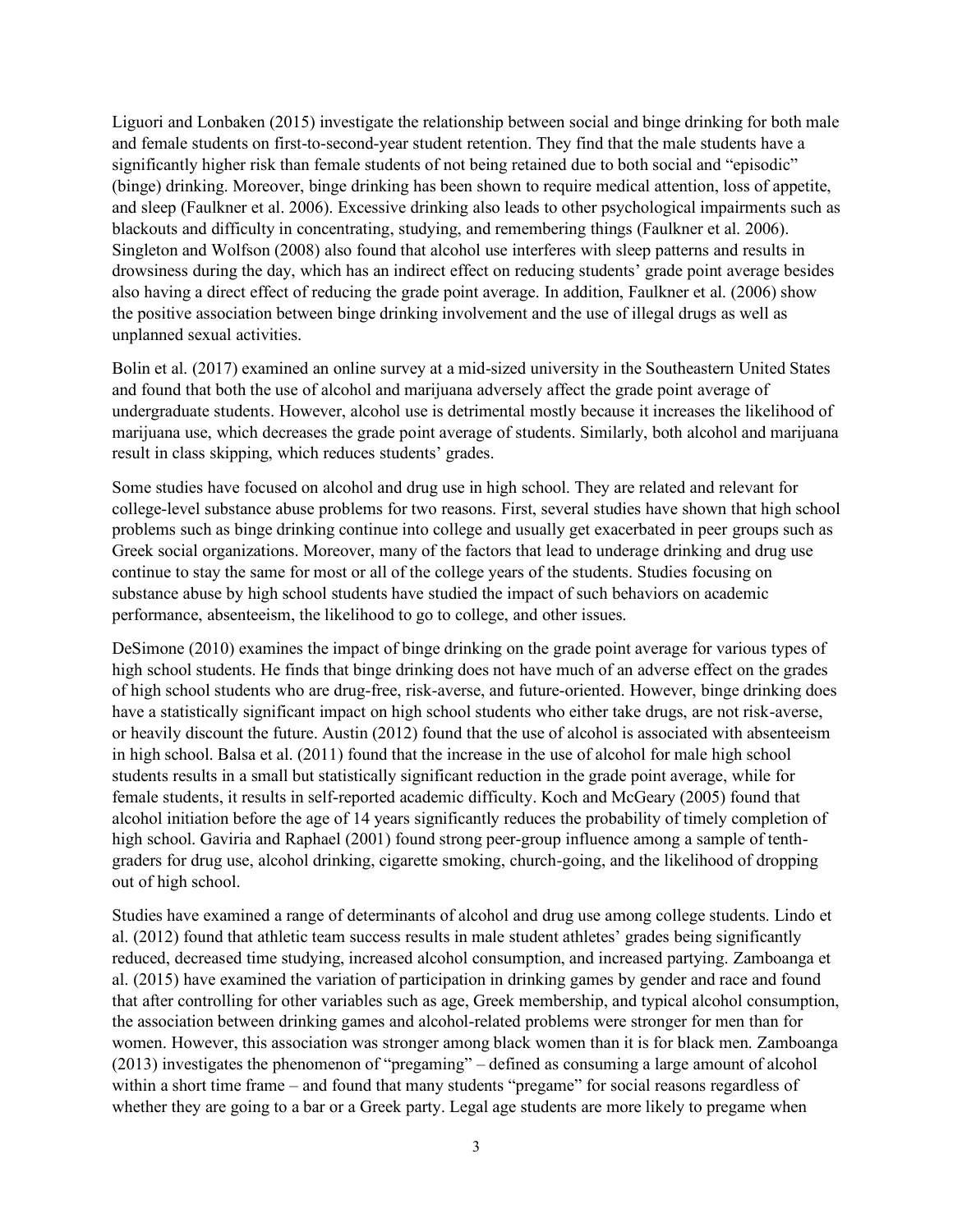going to a bar than to a Greek party. The opposite is true for underage students. Even though women were more likely to pregame before going to either of the two types of drinking venues, men reported higher levels of alcohol consumption while pregaming for these destinations than female students did.

Grucza et al. (2009) examine 20 administrations of the National Survey on Drug Use and Health in the period from 1979 to 2006 and find that while binge drinking has been substantially decreased over time for 12-to 20-year-old males, no change has happened for women in that age group or for men going into college during this period. Moreover, binge drinking increased among minority females. The risk of binge drinking increased among women ages 21 to 23, particularly for those who go to college. The study shows that not much progress was made regarding the reduction of binge drinking over the period, especially for the college student population. Faulkner et al. (2006) found that major triggers to binge drinking were social and conformity motives were important predictors of hazardous drinking.

Duncan et al. (2005) examined the effect of congregating youth with binge drinking problems and found that males who binge-drank in high school will drink more if they have a roommate who also bingeddrank in high school. There is no such effect for female students, and neither is such an effect seen for marijuana use or sexual behavior for either male or female students. Students who did not engage in any such behavior in high school appear to remain unaffected by their roommates' high school behavior.

There are fewer studies related to drug use by college students than those about alcohol consumption. Williams et al. (2006) found that the use of cocaine among college students is price-sensitive, especially for students under 21. This points to habit formation for older students. Moreover, cocaine and marijuana are considered complementary goods by college students. Card and Giuliano (2013) found that the likelihood of using marijuana, smoking, and having sex increases with one's friends also engaging in these activities.

Sidani et al. (2013) examine the usage of marijuana, cigars, hookah, and alcohol for both Greek housing students and non-Greek housing students. They found that Greek resident members are nearly twice as likely to use hookahs, cigars, and marijuana, two and a half times more likely to use smokeless tobacco, and three times more likely to binge-drink alcohol. Williams (2005) find that after controlling for the effect of other variables, high school drinking is strongly correlated with college drinking and thus found habit formation as a major reason for college drinking.

Several studies examine the determinants of drug and alcohol use during adolescence. Ali and Dwyer (2010) find that the likelihood and frequency of drinking depend on the percentage of peers who also drink. Lundborg (2006) used Swedish cross-sectional survey data on individuals aged 12 to18 and found that after controlling for school/grade fixed-effects, there were significant peer-effects for binge drinking, smoking, and illicit drug use. Cowan (2011) examines high school students' use of alcohol and drugs and finds that students with brighter prospects of going to college are less likely to engage in risky behavior such as using alcohol and drugs.

This current paper contributes to the current literature by employing a unique data set to look at the relationship between liquor and drug law violations and the percentage of students in fraternities and sororities. Unlike previous studies, our data include almost 800 different colleges and universities of various types across the United States. Our study is not based on survey data but on institutional data reported to the government and published by the Federal government. We complement the existing literature by showing the negative impact of fraternities and sororities on liquor and drugs laws violations at campuses in our study.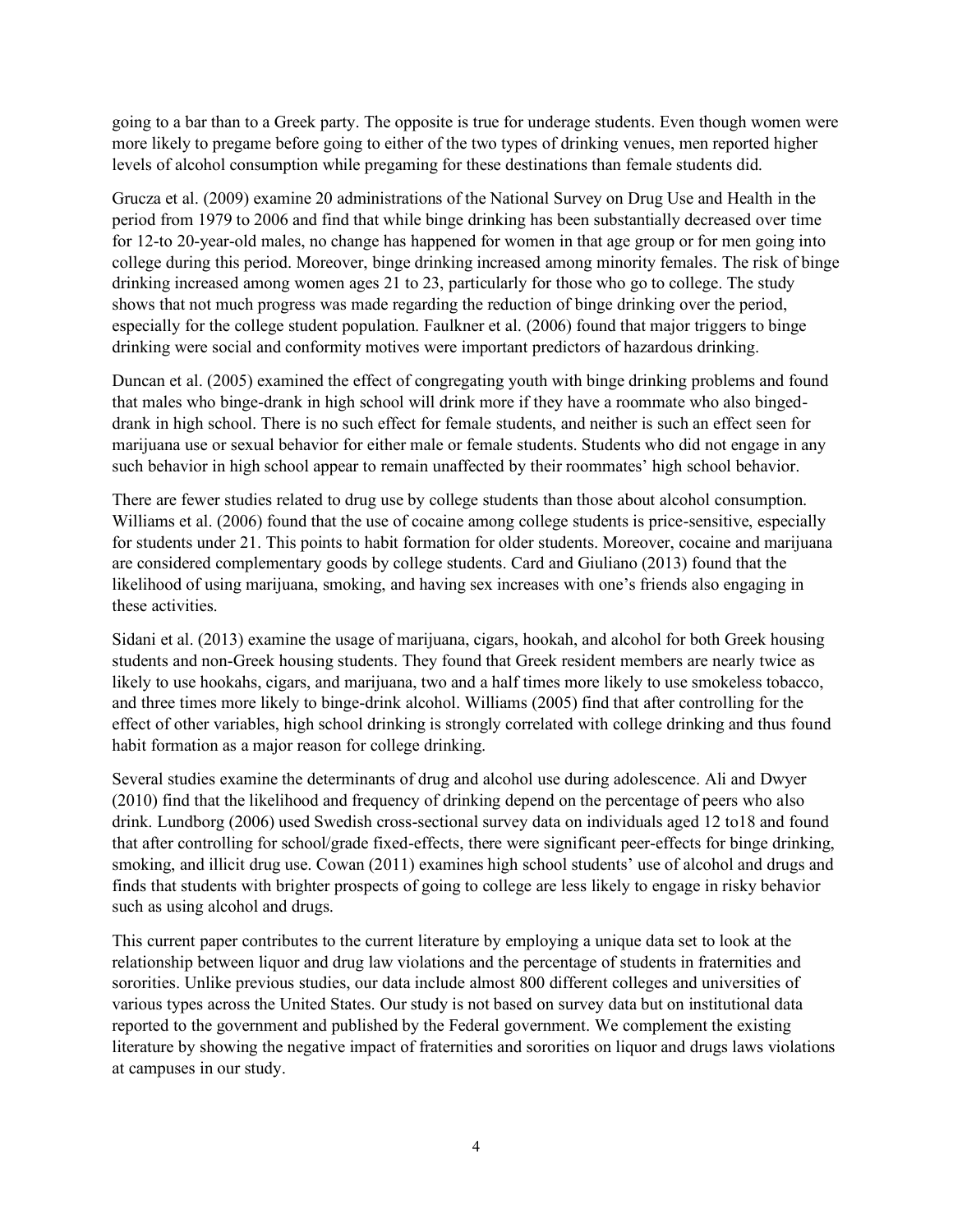### **3. Data**

The data in the study come from three sources. We obtained the data on arrests for liquor and drug law violations from the *Campus Safety and Security* website of the US Department of Education. These data are collected by the Federal government under the *Jeanne Clery Disclosure of Campus Security Policy and Campus Crime Statistics Act* (or Clery Act) of 1990. This law mandates all colleges and universities that participate in federal financial aid programs must gather and disclose information about crime on and near their campuses. We used data from the academic years 2016-17 to 2018-19. College and university characteristics were obtained from the US Department of Education's *National Center for Education Statistics* (NCES). The US Federal government collects this data from higher education institutions to "fulfill the congressional mandate to collect, collate, analyze, and report complete statistics on the condition of American education." <sup>1</sup> Lastly, we obtained the data on the percentage of students in fraternities and sororities at American universities and colleges from the website of US News and World Report for the academic year 2016-17 to 2018-19.

We have only included four-year and higher non-profit institutions in our study since Greek housing is most commonly found at these institutions and not at other types such as community colleges, trade schools, or for-profit institutions. In addition, these other types of institutions have distinct missions, administration, and student composition. Our data include 617 institutions for 2017-18 and 2018-19, while we have 614 institutions for the year 2016-17.

We selected additional institutional characteristics, which we believe are relevant to control for in regressions to estimate the relationship between the percentages of students in fraternities and sororities and the number of incidences of liquor and drug law violations. Below we describe these variables, our rationale for including these variables in our regression specifications, and some descriptive statistics.

We controlled for total enrollment and the square of total enrollment. Student enrollment affects the number of drug- and alcohol-related violations. In addition, students attending larger universities and colleges have more anonymity when abusing drugs and alcohol compared to smaller colleges. The scale of partying or the supervision from the college administration will also likely be different for smaller and larger institutions. Since the impact of student enrollment may be non-linear across campus size, we also include the square of student enrollments to fully capture the effect of this variable on the dependent variables.

Institutions have varying missions and foci based on the highest degree granted. The underlying relationships with drug and liquor violations may also be different. Since we have excluded community colleges and technical institutes from our study, this variable can take three possible values: doctoral, master's, and baccalaureate. Public institutions may differ from private institutions with respect to their mission, supervision from the college administration, and unobservable student body characteristics. We include a variable called "private non-profit." As mentioned earlier in this section, for-profit institutions are excluded from our sample. Similarly, institutions that are religiously affiliated likely have a different mission and management style. The student body at such institutions may also differ from other institutions that are not religiously affiliated. We also included a binary variable of whether or not an institution is affiliated with a religion.

<sup>1</sup> Taken from the description of NCES provided at https://nces.ed.gov/about/.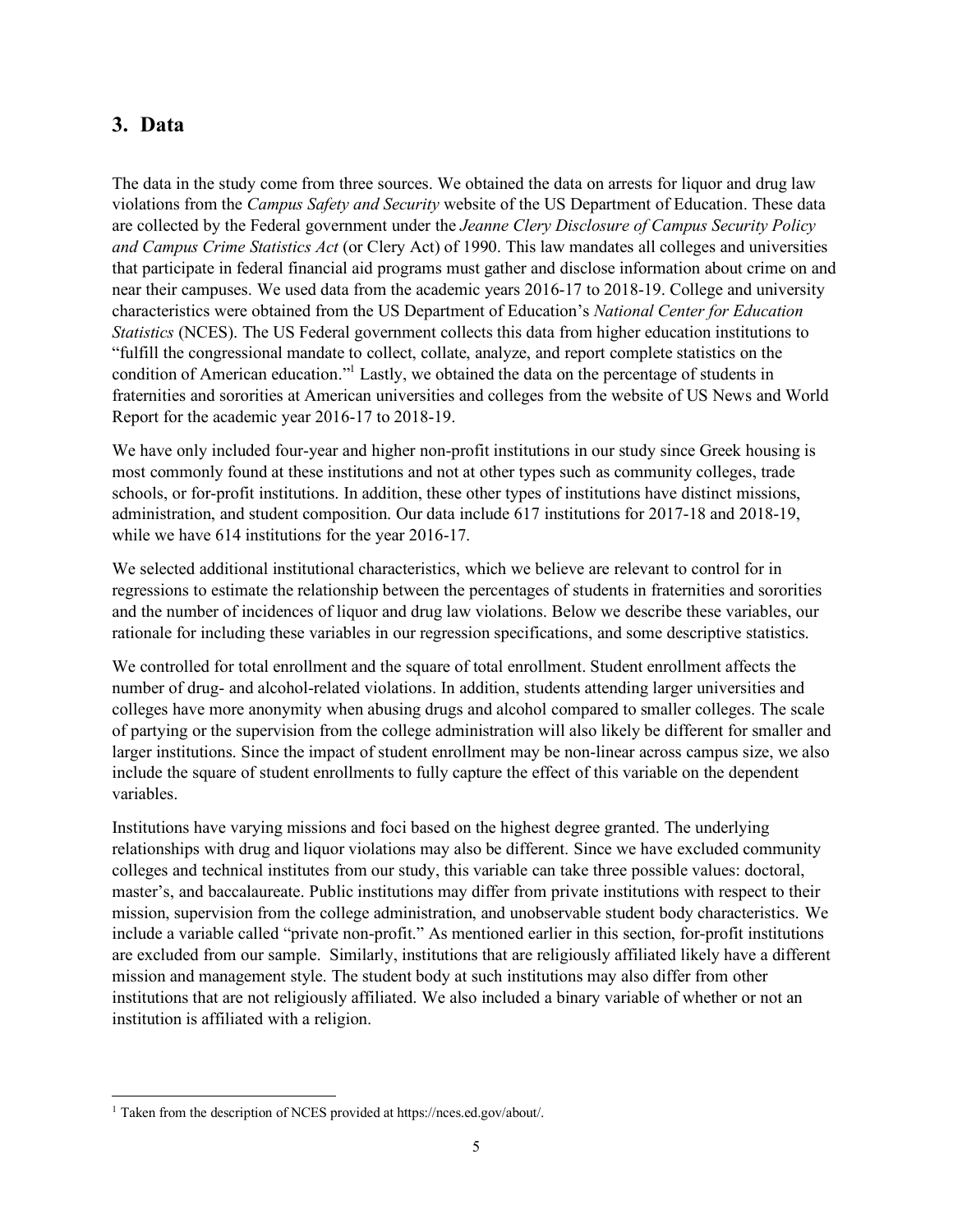The geographic location of the institution may alter student behavior, interactions with the surrounding community, and the approach of public safety. We included a variable called "rural," which identifies campuses that are set in rural locations as compared to suburban areas or cities. The number of security officers or police officers will have an impact on the number of drugs- and liquor-law violations as a higher number of these employees will increase the likelihood of violators being caught and arrested as well as acting as deterrents to law violations. *National Center for Education Statistics* (NCES) did not have information about the number of police officers or security officers. Moreover, this information is also not available for all the universities and colleges from other sources such as the Bureau of Justice Statistics. Therefore, we decided to use as a proxy of this variable and include in our regressions the number of "public service employees," which is a broader category of employees available from NCES and includes other public service employees such as receptionists.

We controlled for the selectivity or prestige of the institution by including variables of acceptance rate (percentage of applicants who are admitted in the institution) and yield rate (percentage of admitted students who matriculate at the institution). The mission, management style, as well as student body may be different at a more selective or a more prestigious institution versus at a less selective institution. Lastly, we also controlled for demographic characteristics of the student population by including the percentage of female students, the percentage of students who receive Pell Grant aid, the average Pell Grant, and the percentage of undergraduate students. A different percentage of undergraduate students or a different percentage of female students may affect the relationship between the percentage of students in fraternities and sororities and our outcomes of interest. Student behaviors may differ based on their family income. Pell eligibility and the average Pell grant serve as proxies for the relative economic resources of a student body.

Table 1 provides the descriptive statistics of the higher education institutions in our sample and our outcomes of interest. Arrests for drug law violations have a mean of 12.7 and a large standard deviation of 31.6. Arrests for liquor law violations have a mean of 11.4 and a standard deviation of 35.1. The number of arrests is greater for drug law violations even though the standard deviation of liquor law violations is larger. An average of 6.5 percent of students is affiliated with fraternities, while an average of 7.9 percent of students is affiliated with sororities. The standard deviation for affiliation with sororities is larger than the affiliation with fraternities.

The total enrollment has an average of 6,379 students, while the standard deviation is 9,023. The average percentage of undergraduate students receiving Pell grants is 36.2 percent, while the standard deviation is 15.9 percent. The mean average amount of Pell grant received by students across institutions is \$4,539, while its standard deviation is \$356. The average number of public service employees is 91.75 and a larger than average standard deviation of 112. The acceptance rate had an average of 65 percent in our sample, with a standard deviation of 20.6 percent. The mean yield rate at institutions included in our study is 28.4 percent, while the standard deviation is 14.2 percent. The percentage of female students is 57.9 percent, showing that at many institutions, there is a greater number of female students than male students. The mean percentage of undergraduate students at institutions included in our data is 82 percent. About 20 percent of institutions in our data are doctoral-granting institutions. About 45 percent of institutions have a master's degree as the highest degree they grant, while about 35 percent of institutions grant a baccalaureate degree as the highest degree. Roughly 25 percent of institutions in our study are public institutions, while roughly 75 percent of them are private non-profit institutions. Approximately 47 percent of the institutions included in our study are religiously affiliated, while about 53 percent of them were not.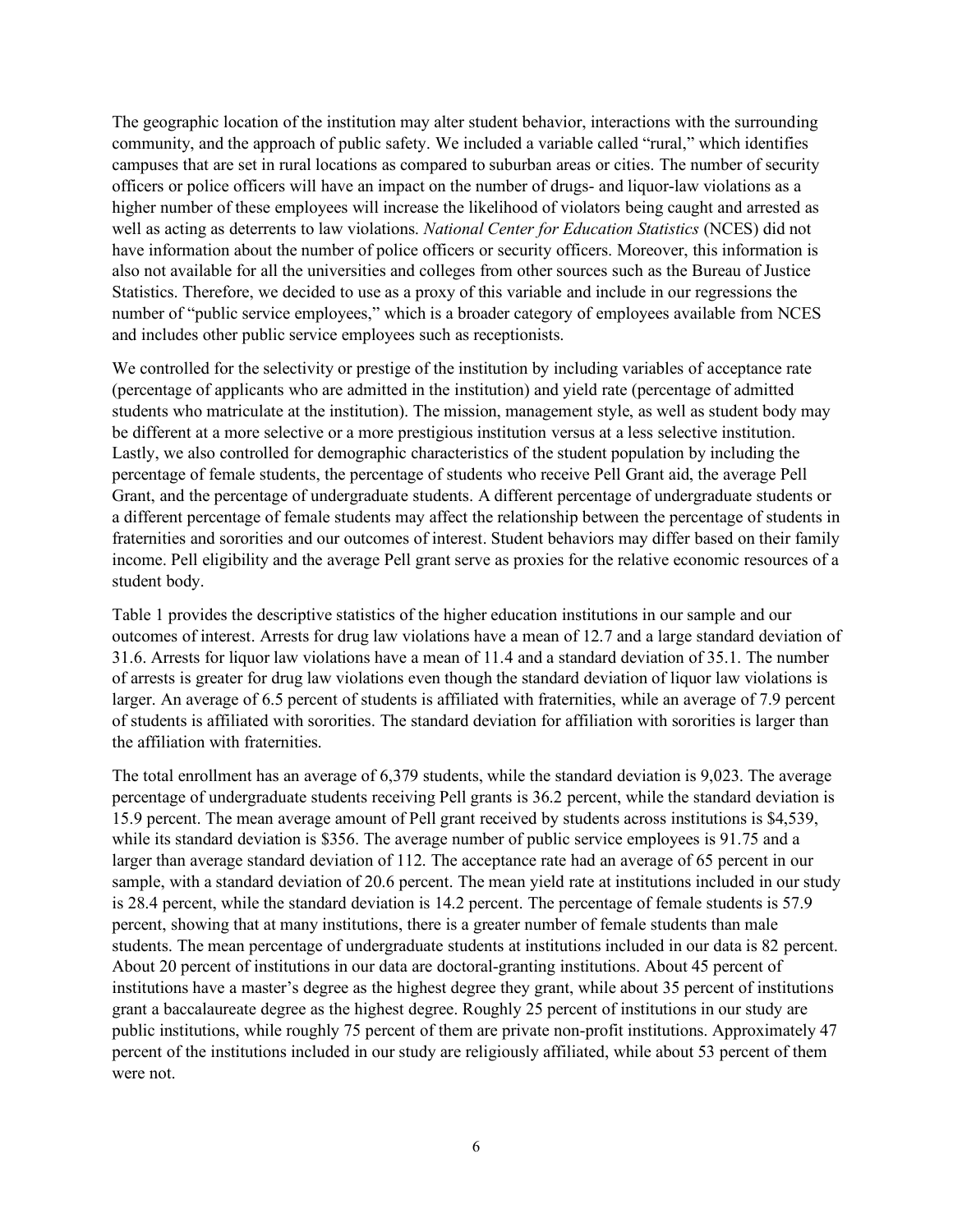#### <<INSERT TABLE 1 HERE>>

Figure 1 shows the scatterplot between the percentage of students in fraternities and the percentage of students in sororities at various campuses in our data. The scatterplot reveals that the degree of correlation between the two, though positive and quite strong, is significant variation, and there are a few outliers. The coefficient of correlation between the two variables is 0.905.

#### <<INSERT FIGURE 1 HERE>>

#### **4. Empirical Strategy**

To determine the influence of the percentage of students in fraternities and the percentage of students in sororities, we estimate the regression equation represented in Equation (1).

(Liquor or Drug) Violations<sub>irt</sub> =  $\alpha + \beta_1$ Fraternity Percentage +  $\beta_2$ Sorority Percentage +  $\gamma_r + \delta_i + \rho_t + \mu_{irt}$  (1)

We estimate the variations of the model specified in Equation (1) for liquor or drug violations at institution *i*, in region or state *r*, and in year *t*. We use institutional-level and year fixed-effects panel data regressions as our main identification strategy though we have also used random-effects regression with state-level and regional-level fixed effects for robustness checks.

#### **5. Results**

Table 2 shows the results from several regression specifications for the liquor law violations on American campuses in our data. The first three columns show the results from random-effects models, while the last two columns show the results from fixed-effects models. The dependent variable is the number of arrests for liquor law violations. We have included total student enrollment, acceptance rate, yield rate, percentage of female students, percentage of undergraduate students, the average amount of Pell Grant aid, percentage of undergraduate students receiving Pell grant, and the number of employees in public service (the category that also includes campus security and policing) as time-varying control variables. We have included these time-varying control variables in both fixed-effects and random-effects regressions. In random-effects regressions, we have also included time-invariant institutional characteristics such as the highest degree offered by the institution (doctoral, master's, baccalaureate), control or ownership of the institution (public or private non-profit), an indicator variable for if the institution is religiously affiliated, and an indicator variable if the institution is located in a rural variable. We also included state, regional, and year-fixed effects in regressions, as noted in the table. Table 2 reports the estimated coefficients of the two variables of interest, percentage of students in fraternities and percentage of students in sororities. The results for the control variables for Column (5) are reported in Appendix Table 1, Column (1).

The coefficient for the percentage of students in sororities is positive and significant across all the specifications. However, the coefficient for the percentage of students in fraternities is not significant across any of the specifications. These results suggest that larger percentages of students in sororities and not fraternities are associated with a larger number of arrests due to liquor law violations.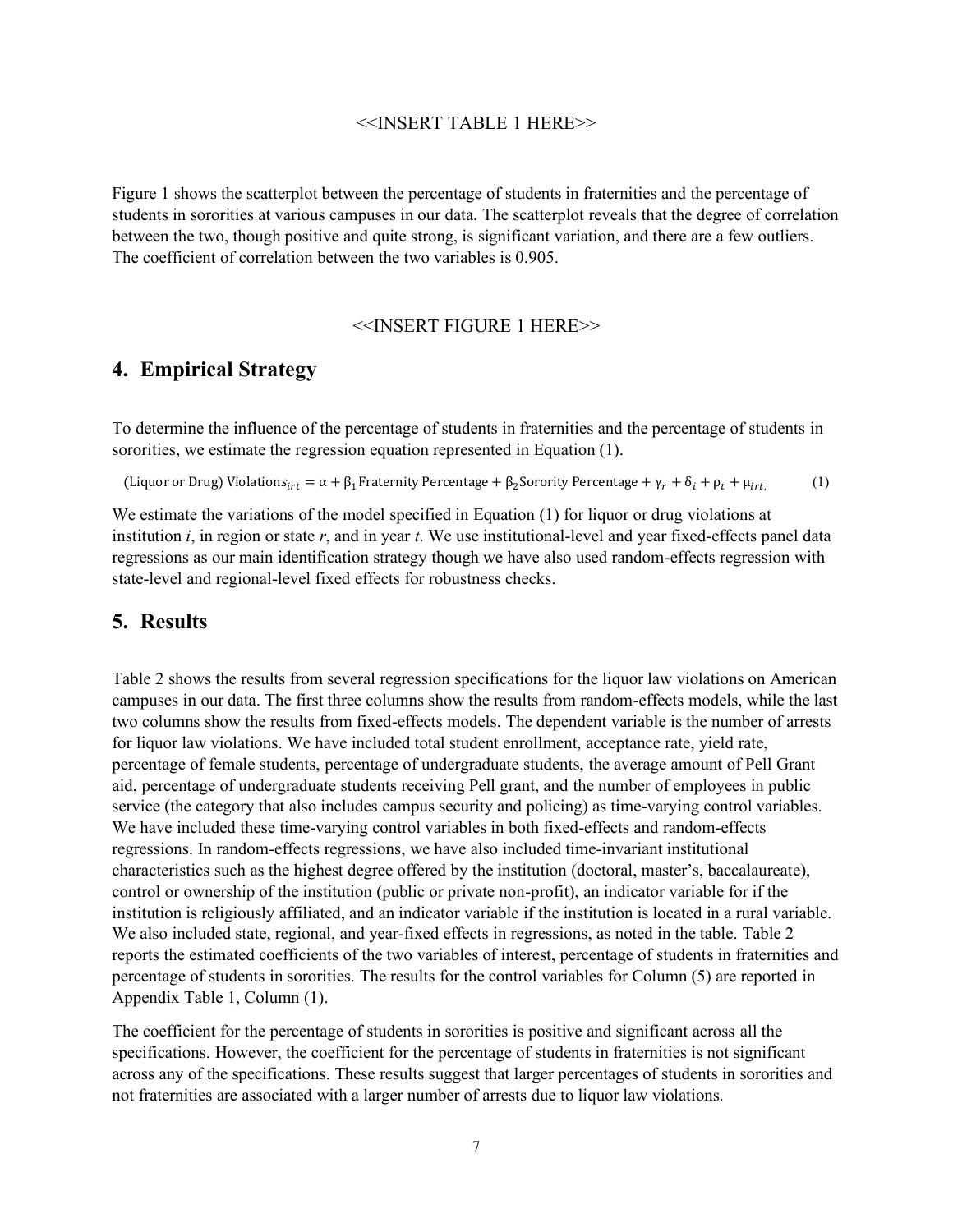We performed the Hausman test to test for the validity of the fixed-effects model against the randomeffects model using the regression specifications with the year fixed-effects (column (3) specification against Column (5) specification). The null hypothesis that random-effects are consistent cannot be rejected as the test statistic is fairly small (Chi-squared(12) = 7.41), and the corresponding p-value is 0.8294. We also performed the Breusch-Pagan Lagrangian multiplier test for the validity of the randomeffects model against pooled OLS. The test statistic was 1253.77, while the corresponding p-value was 0.000, indicating that the random-effects model is necessary instead of merely pooled regressions.

#### <<INSERT TABLE 2 HERE>>

Table 3 provides the results from various regression specifications for drug law violations on American campuses in our data. Mirroring Table 2, the first three columns show the results from random-effects models, while the last two columns show the results from fixed-effects models. The dependent variable is the number of arrests for drug law violations. We included the same time-varying and time-invariant control variables as in regressions in the previous table for liquor law violations. This includes total student enrollment, acceptance rate, yield rate, percentage of female students, percentage of undergraduate students, average amount of Pell Grant aid, percentage of undergraduate students receiving Pell grant, and number of employees in public service (the category that also includes campus security and policing), highest degree offered by the institution (doctoral, master's, baccalaureate), control or ownership of the institution (public or private non-profit), indicator variable for if the institution is religiously affiliated, and an indicator variable if the institution is located in a rural variable. The results for the control variables for the Column (5) specification are reported in Appendix Table 1, Column (2).The coefficients of the percentage of students in fraternities across specifications are positive and statistically significant, at least at the 5 percent level. However, the coefficients of the percentage of students in sororities are not statistically significant for any of the five specifications.

We performed the Hausman test for the validity of the random-effects model. We used the specification of random- and fixed-effects models with year fixed-effects. The test-statistic (Chi-Squared (12)) could not be computed as asymptotic assumptions of Hausman test were not met. Given this, it is a safer to only use fixed-effects regressions as they are always consistent compared to random-effects regressions. We also tested for the appropriateness of the random-effects model against pooled OLS using the Breusch-Pagan Lagrangian multiplier test. The test statistic of 1071.17 was fairly large, and the corresponding pvalue of 0.000 very small. Therefore, we can emphatically reject the null hypothesis that the randomeffects model was not necessary compared to pooled regressions.

<<INSERT TABLE 3 HERE>>

#### **6. Conclusion**

Our study is the first to use data from almost all non-profit American colleges and universities that offer a bachelors degree and higher and look at the impact of the participation of students in fraternities and sororities on liquor and drug laws violations. We used data from multiple years so that we can also control for institution-level fixed effects, which has allowed us to control for unobserved institutional characteristics and identify the effect of the magnitude of student participation in fraternities and sororities on drug and liquor violations. We found that a larger percentage of students in fraternities are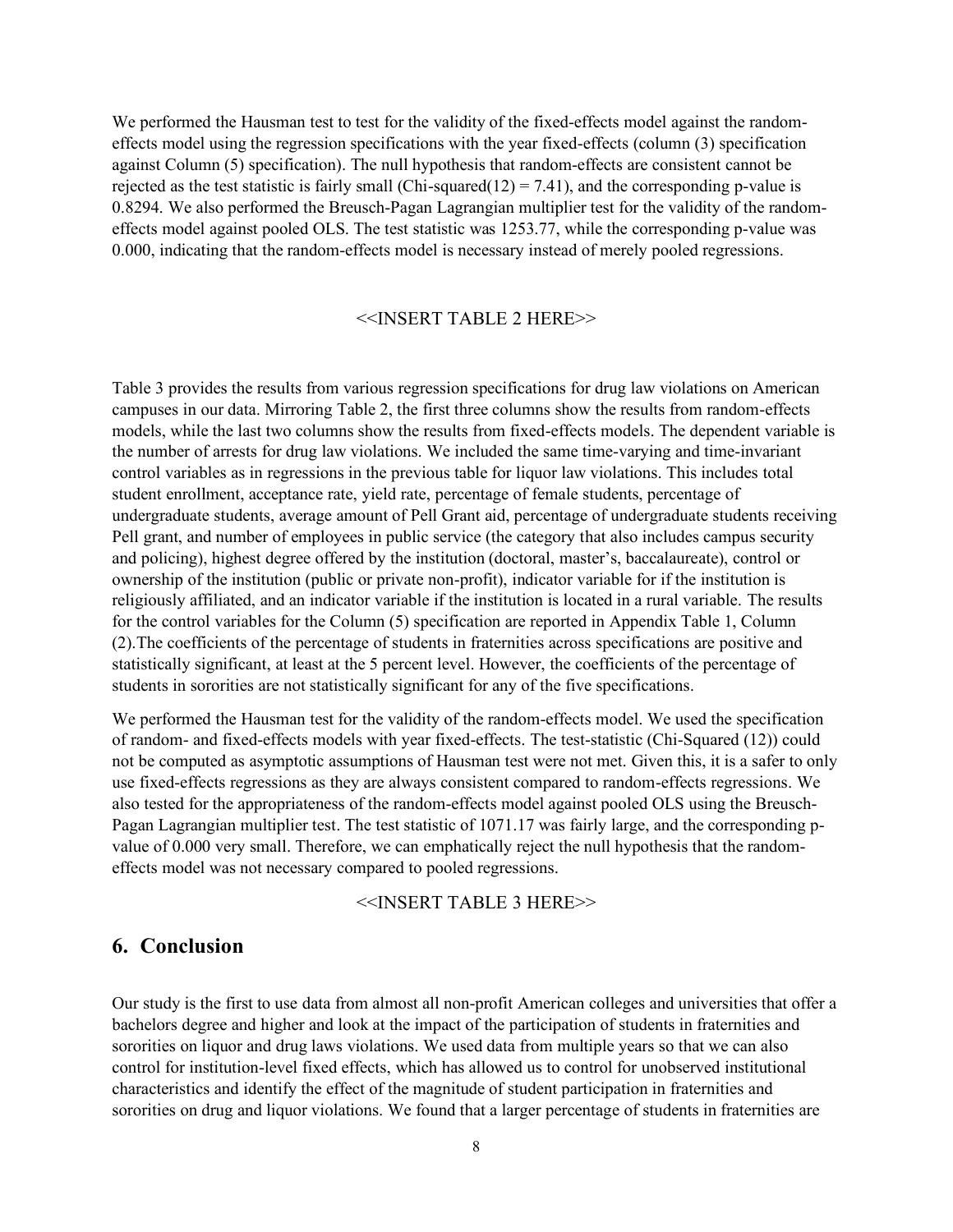associated with a larger number of arrests for drug law violations, while a larger percentage of students in sororities are associated with a larger number of arrests for liquor law violations. These results are robust across various specifications.

There are a variety of policy implications that will be useful for college administrators and other policymakers. For instance, campuses with a larger membership in fraternities should be especially vigilant about drug law violations, while institutions with larger participation in residential sororities should be alert about alcohol law violations. Such high-risk campuses may consider an increased number of police/security officers, social workers, and counseling services, as well as more substance abuse programs that may be directly targeted toward residential Greek house students. Campus leaders should assess whether the benefits associated with Greek social organizations outweigh the costs and therefore merit continued support on their campuses. This paper documents one set of costs, drug and alcohol arrests.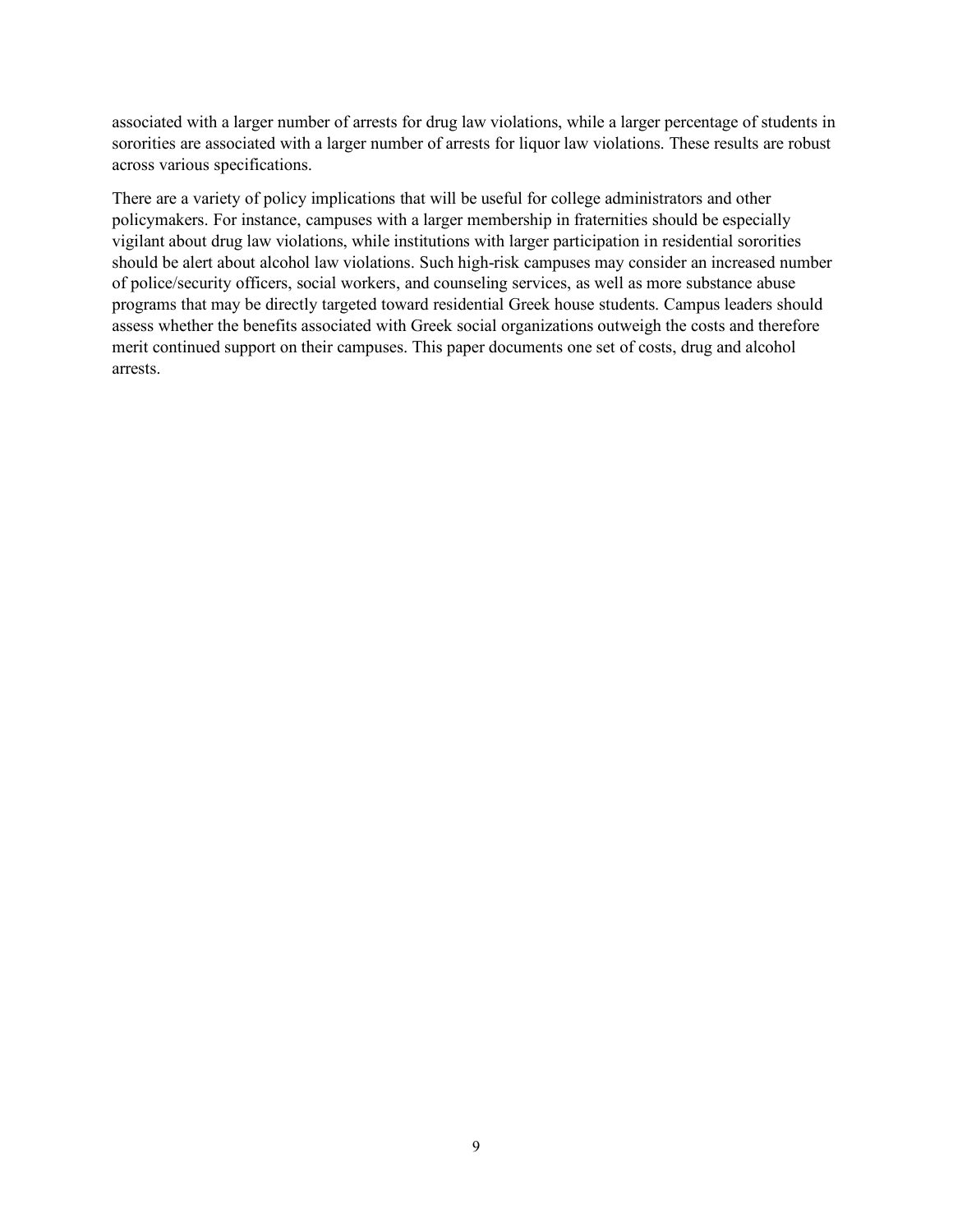#### **References**

- Ali, M. M., & Dwyer, D. S. (2010). Social network effects in alcohol consumption among adolescents. *Addictive behaviors, 35*, 337-342.
- Arria, A. M., Garnier-Dykstra, L. M., Caldeira, K. M., Vincent, K. B., Winick, E. R., & O'Grady, K. E. (2013). Drug use patterns and continuous enrollment in college: Results from a longitudinal study. *Journal of studies on alcohol and drugs, 74*, 71-83.
- Arria, A. M., Wilcox, H. C., Caldeira, K. M., Vincent, K. B., Garnier-Dykstra, L. M., & O'Grady, K. E. (2013). Dispelling the myth of "smart drugs": Cannabis and alcohol use problems predict nonmedical use of prescription stimulants for studying. *Addictive behaviors, 38*, 1643-1650.
- Austin, W. A. (2012). The effects of alcohol use on high school absenteeism. *The American Economist, 57*, 238-252.
- Balsa, A. I., Giuliano, L. M., & French, M. T. (2011). The effects of alcohol use on academic achievement in high school. *Economics of education review, 30*, 1-15.
- Berger, M. C., & Leigh, J. P. (1988). The effect of alcohol use on wages. *Applied Economics, 20*, 1343- 1351.
- Bolin, R. M., Pate, M., & McClintock, J. (2017). The impact of alcohol and marijuana use on academic achievement among college students. *The Social Science Journal, 54*, 430-437.
- Bray, J. W. (2005). Alcohol use, human capital, and wages. *Journal of Labor Economics, 23*, 279-312.
- Card, D., & Giuliano, L. (2013). Peer effects and multiple equilibria in the risky behavior of friends. *Review of Economics and Statistics, 95*, 1130-1149.
- Carrell, S. E., Hoekstra, M., & West, J. E. (2011). Is poor fitness contagious?: Evidence from randomly assigned friends. *Journal of Public Economics, 95*, 657-663.
- Compton, W. M., Gfroerer, J., Conway, K. P., & Finger, M. S. (2014). Unemployment and substance outcomes in the United States 2002--2010. *Drug and alcohol dependence, 142*, 350-353.
- Cowan, B. W. (2011). Forward-thinking teens: The effects of college costs on adolescent risky behavior. *Economics of education review, 30*, 813-825.
- DeSimone, J. (2010). Drinking and academic performance in high school. *Applied Economics, 42*, 1481- 1497.
- Duncan, G. J., Boisjoly, J., Kremer, M., Levy, D. M., & Eccles, J. (2005). Peer effects in drug use and sex among college students. *Journal of abnormal child psychology, 33*, 375-385.
- Faulkner, S., Hendry, L. B., Roderique, L., & Thomson, R. (2006). A preliminary study of the attitudes, triggers and consequences of hazardous drinking in university students. *Health Education Journal, 65*, 159-169.
- French, M. T., Maclean, J. C., Sindelar, J. L., & Fang, H. (2011). The morning after: alcohol misuse and employment problems. *Applied economics, 43*, 2705-2720.
- García-Altés, A., Ollé, J. M., Antoñanzas, F., & Colom, J. (2002). The social cost of illegal drug consumption in Spain. *Addiction, 97*, 1145-1153.
- Gaviria, A., & Raphael, S. (2001). School-based peer effects and juvenile behavior. *Review of Economics and Statistics, 83*, 257-268.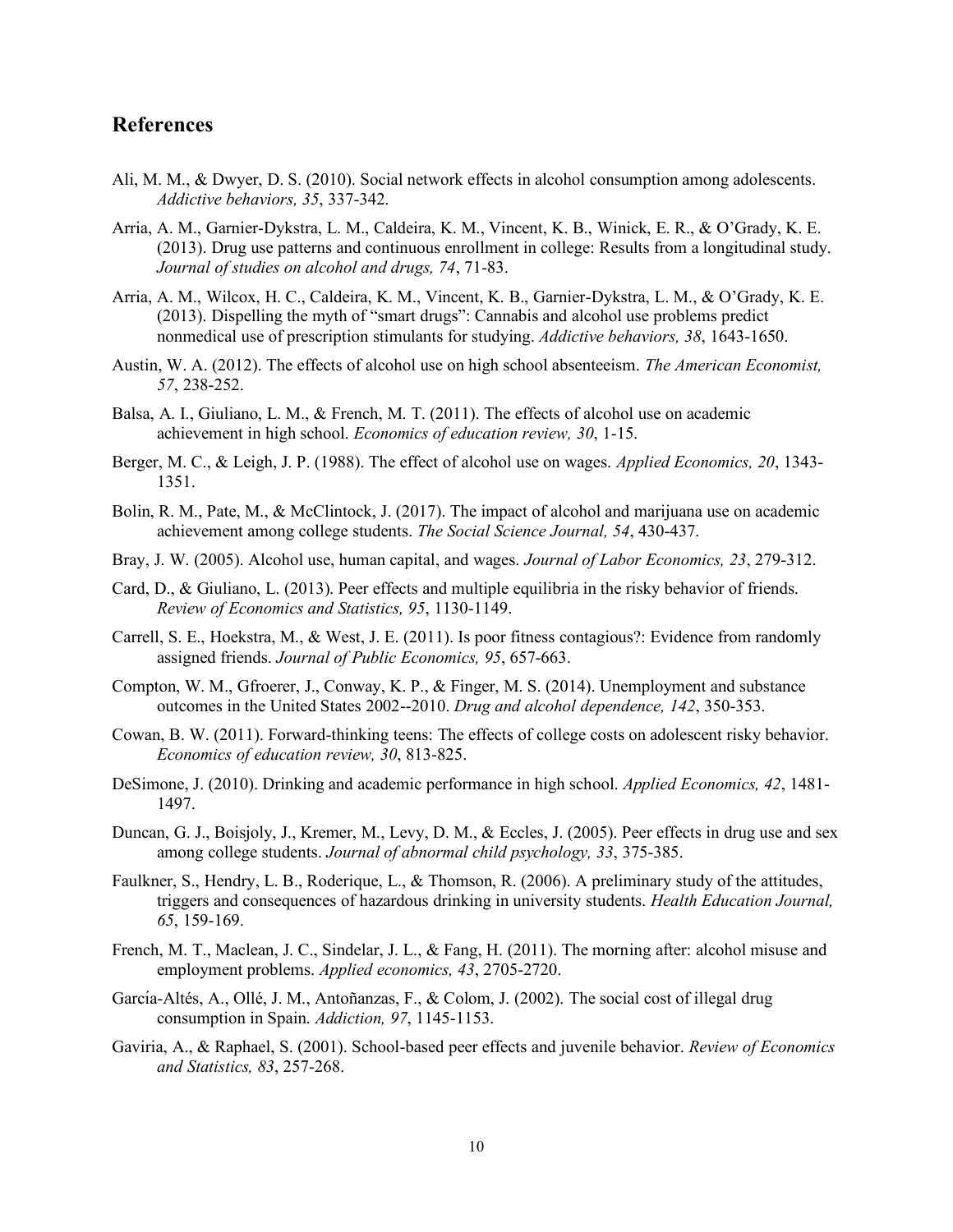- Grucza, R. A., Norberg, K. E., & Bierut, L. J. (2009). Binge drinking among youths and young adults in the United States: 1979--2006. *Journal of the American Academy of Child & Adolescent Psychiatry, 48*, 692-702.
- Koch, S. F., & McGeary, K. A. (2005). The effect of youth alcohol initiation on high school completion. *Economic Inquiry, 43*, 750-765.
- Kremer, M., & Levy, D. (2008). Peer effects and alcohol use among college students. *Journal of Economic perspectives, 22*, 189-206.
- Lievens, D., Vander Laenen, F., Verhaeghe, N., Putman, K., Pauwels, L., Hardyns, W., & Annemans, L. (2017). Economic consequences of legal and illegal drugs: The case of social costs in Belgium. *International Journal of Drug Policy, 44*, 50-57.
- Liguori, G., & Lonbaken, B. (2015). Alcohol consumption and academic retention in first-year college students. *College Student Journal, 49*, 69-77.
- Lindo, J. M., Swensen, I. D., & Waddell, G. R. (2012). Are big-time sports a threat to student achievement? *American Economic Journal: Applied Economics, 4*, 254-74.
- Lindo, J. M., Swensen, I. D., & Waddell, G. R. (2013). Alcohol and student performance: Estimating the effect of legal access. *Journal of health economics, 32*, 22-32.
- Lundborg, P. (2006). Having the wrong friends? Peer effects in adolescent substance use. *Journal of health economics, 25*, 214-233.
- Mallett, K. A., Varvil-Weld, L., Borsari, B., Read, J. P., Neighbors, C., & White, H. R. (2013). An update of research examining college student alcohol-related consequences: new perspectives and implications for interventions. *Alcoholism: Clinical and Experimental Research, 37*, 709-716.
- Mullahy, J., & Sindelar, J. (1996). Employment, unemployment, and problem drinking. *Journal of health economics, 15*, 409-434.
- Paschall, M. J., & Freisthler, B. (2003). Does heavy drinking affect academic performance in college? Findings from a prospective study of high achievers. *Journal of Studies on Alcohol, 64*, 515-519.
- Pedersen, E. R., Skidmore, J. R., & Aresi, G. (2014). Demographic and predeparture factors associated with drinking and alcohol-related consequences for college students completing study abroad experiences. *Journal of American college health, 62*, 244-254.
- Ragsdale, K., Porter, J. R., Mathews, R., White, A., Gore-Felton, C., & McGarvey, E. L. (2012). "Liquor before beer, you're in the clear": binge drinking and other risk behaviours among fraternity/sorority members and their non-Greek peers. *Journal of Substance Use, 17*, 323-339.
- Rivera, B., Casal, B., & Currais, L. (2017). The social cost of illicit drugs use in Spain. *International Journal of Drug Policy, 44*, 92-104.
- Sabia, J. J. (2010). Wastin'away in margaritaville? New evidence on the academic effects of teenage binge drinking. *Contemporary Economic Policy, 28*, 1-22.
- Sacerdote, B. (2001). Peer effects with random assignment: Results for Dartmouth roommates. *The Quarterly journal of economics, 116*, 681-704.
- Sidani, J. E., Shensa, A., & Primack, B. A. (2013). Substance and hookah use and living arrangement among fraternity and sorority members at US colleges and universities. *Journal of community health, 38*, 238-245.
- Singleton, R. A. (2007). Collegiate alcohol consumption and academic performance. *Journal of Studies on Alcohol and Drugs, 68*, 548-555.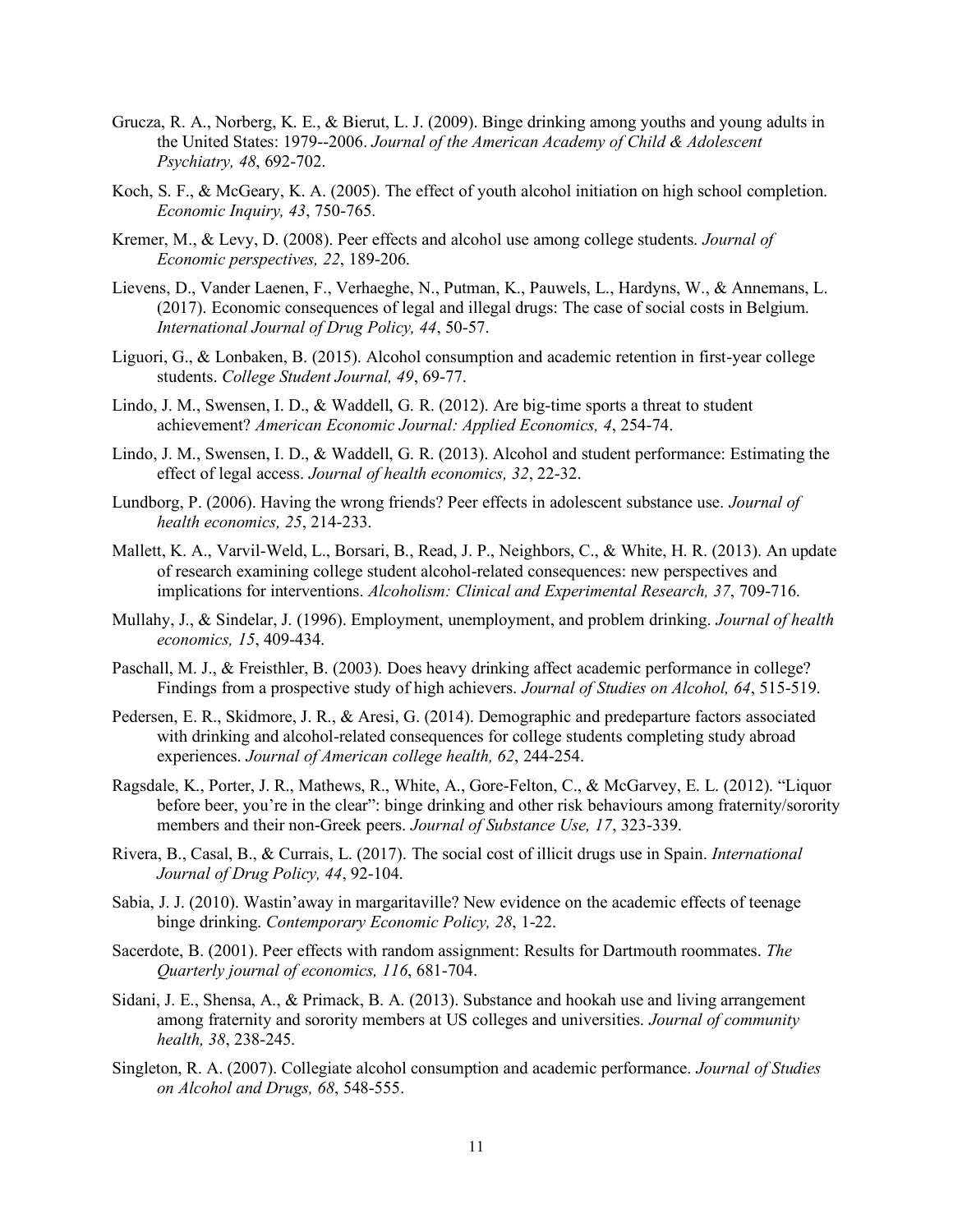- Singleton, R. A., & Wolfson, A. R. (2009). Alcohol consumption, sleep, and academic performance among college students. *Journal of Studies on Alcohol and Drugs, 70*, 355-363.
- Tyler, K. A., Schmitz, R. M., Adams, S. A., & Simons, L. G. (2017). Social factors, alcohol expectancy, and drinking behavior: A comparison of two college campuses. *Journal of Substance Use, 22*, 357- 364.
- Tyler, K. A., Schmitz, R. M., Ray, C. M., Adams, S. A., & Simons, L. G. (2018). The role of protective behavioral strategies, social environment, and housing type on heavy drinking among college students. *Substance use & misuse, 53*, 724-733.
- Wilke, D. J., Mennicke, A., Howell, R. L., & Magnuson, A. B. (2014). A peer-facilitated intervention to reduce risky drinking among fraternity and sorority members. *Journal of Social Work Practice in the Addictions, 14*, 42-63.
- Williams, J. (2005). Habit formation and college students' demand for alcohol. *Health Economics, 14*, 119-134.
- Williams, J., & Bretteville-Jensen, A. L. (2014). Does liberalizing cannabis laws increase cannabis use? *Journal of health economics, 36*, 20-32.
- Williams, J., Pacula, R. L., Chaloupka, F. J., & Wechsler, H. (2006). College students' use of cocaine. *Substance use & misuse, 41*, 489-509.
- Wolaver, A. M. (2002). Effects of heavy drinking in college on study effort, grade point average, and major choice. *Contemporary Economic Policy, 20*, 415-428.
- Wolaver, A. M. (2007). Does drinking affect grades more for women? Gender differences in the effects of heavy episodic drinking in college. *The American Economist, 51*, 72-88.
- Zamboanga, B. L., Casner, H. G., Olthuis, J. V., Borsari, B., Ham, L. S., Schwartz, S. J., . . . Pedersen, E. R. (2013). Knowing where they're going: Destination-specific pregaming behaviors in a multiethnic sample of college students. *Journal of clinical psychology, 69*, 383-396.
- Zamboanga, B. L., Pesigan, I. J., Tomaso, C. C., Schwartz, S. J., Ham, L. S., Bersamin, M., ... others. (2015). Frequency of drinking games participation and alcohol-related problems in a multiethnic sample of college students: Do gender and ethnicity matter? *Addictive behaviors, 41*, 112-116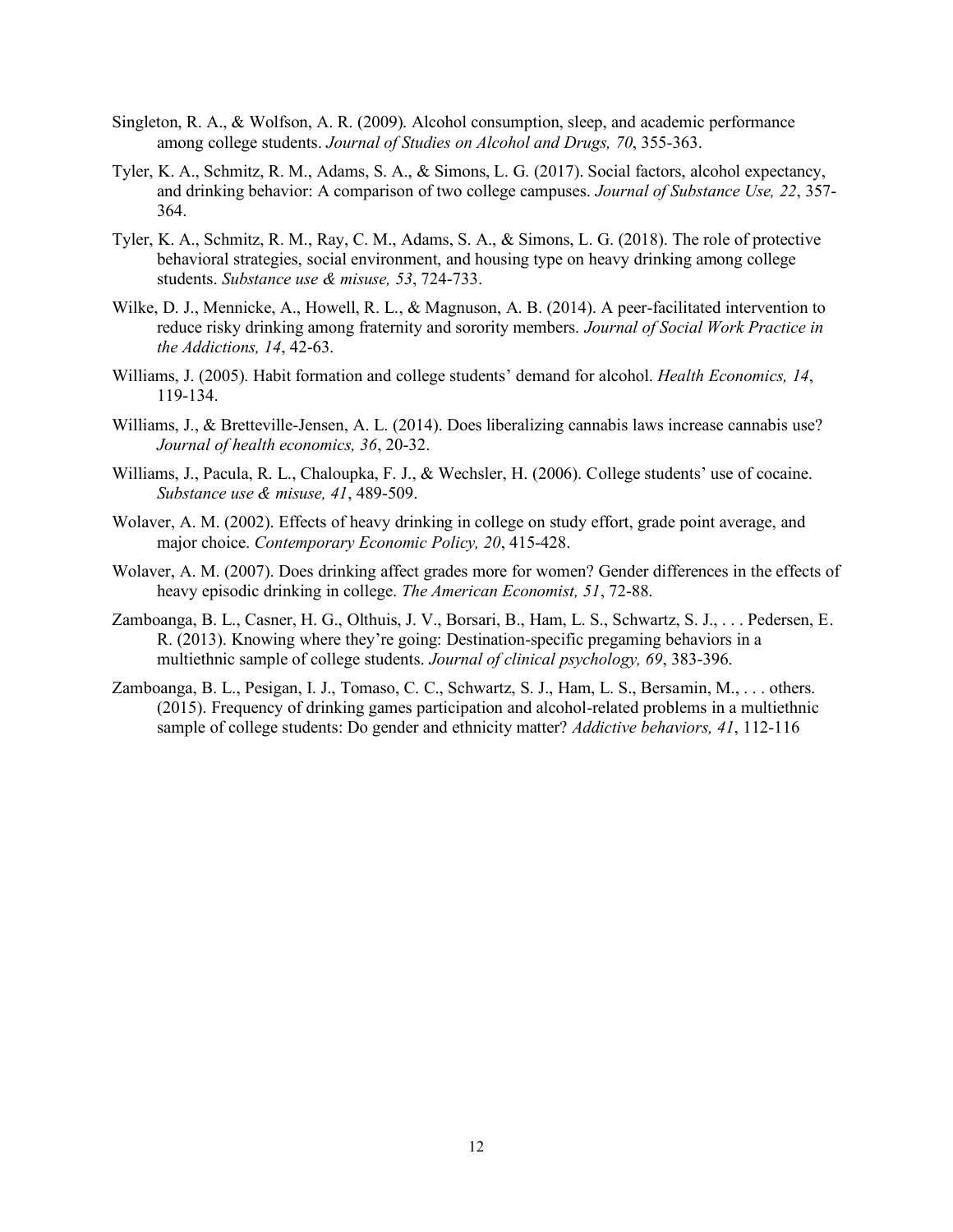## **Tables and Figures**

### **Table 1: Descriptive Statistics**

| <b>Variables</b>                                                     | Mean       | <b>Standard Deviation</b> |
|----------------------------------------------------------------------|------------|---------------------------|
| Arrests for Drug Law Violations                                      | 12.7       | 31.6                      |
| Arrests for Liquor Law Violations                                    | 11.4       | 35.1                      |
| Percentage of Students in Fraternities                               | 6.5        | 11.2                      |
| Percentage of Students in Sororities                                 | 7.9        | 13.3                      |
| <b>Total Student Enrollment</b>                                      | 6,379      | 9,023                     |
| Average Pell Grant Aid                                               | \$4,539.16 | \$356.32                  |
| Percentage of Undergraduate Students<br><b>Receiving Pell Grants</b> | 36.22%     | 15.88%                    |
| <b>Public Service Employees</b>                                      | 91.8       | 112.3                     |
| Acceptance Rate                                                      | 65.0       | 20.6                      |
| <b>Yield Rate</b>                                                    | 28.4       | 14.2                      |
| Percentage of Female Students                                        | 57.9%      | 11.7%                     |
| Percentage of Undergraduate Students                                 | 82%        | 15.4%                     |
| Highest Degree: Doctoral                                             | 0.201      | 0.401                     |
| Highest Degree: Master's                                             | 0.452      | 0.498                     |
| Highest Degree: Baccalaureate                                        | 0.347      | 0.476                     |
| Public                                                               | 0.253      | 0.435                     |
| Private Non-Profit                                                   | 0.747      | 0.435                     |
| Religious                                                            | 0.470      | 0.499                     |
| Rural                                                                | 0.050      | 0.218                     |
| Year: 2016-17                                                        | 0.332      | 0.471                     |
| Year: 2017-18                                                        | 0.334      | 0.472                     |
| Year: 2018-19                                                        | 0.334      | 0.472                     |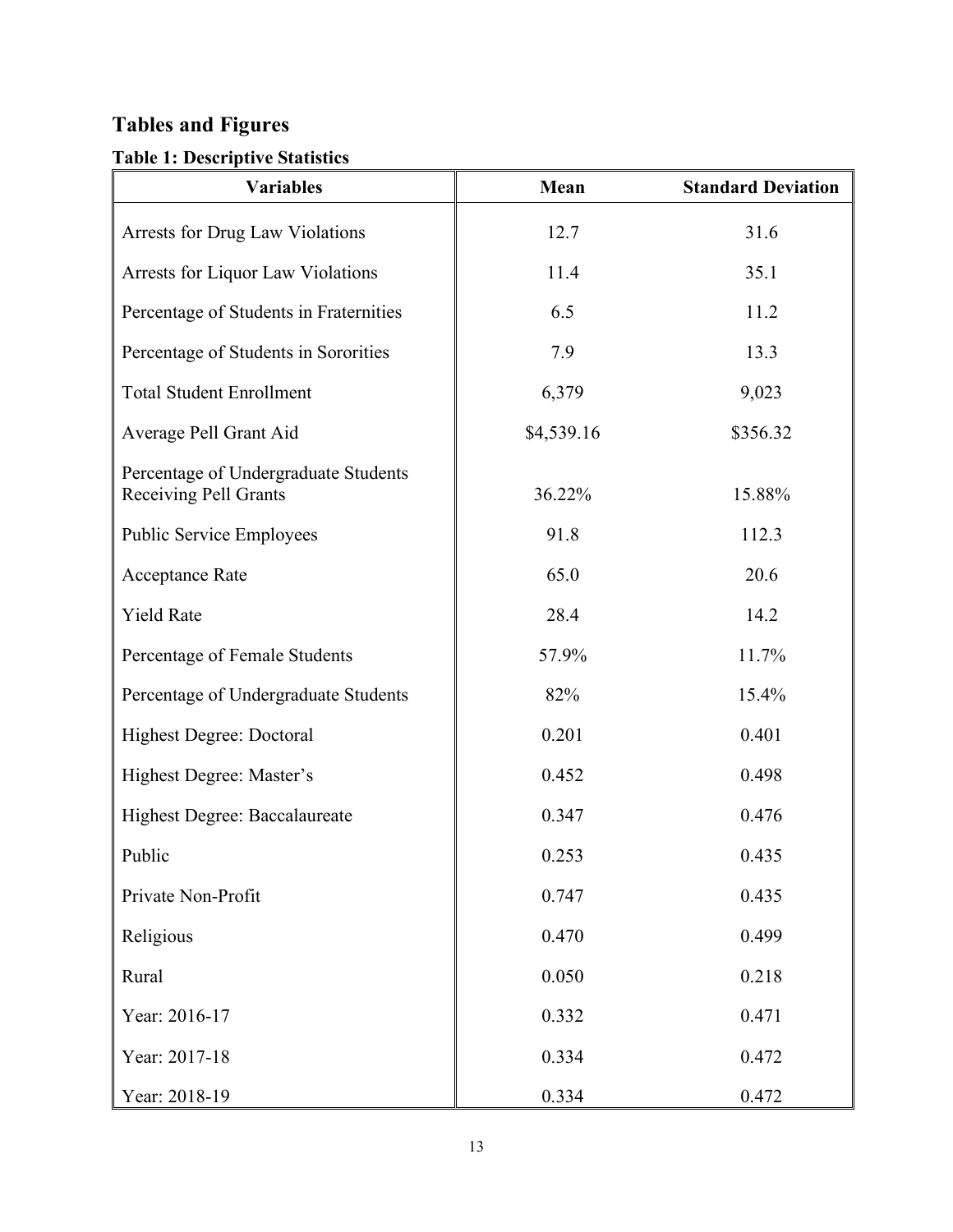

**Figure 1: Scatter Plot of the Percentages of Students in Fraternities and Sororities** 

**Note:** The coefficient of correlation between the percentages of students in fraternities and sororities is 0.905.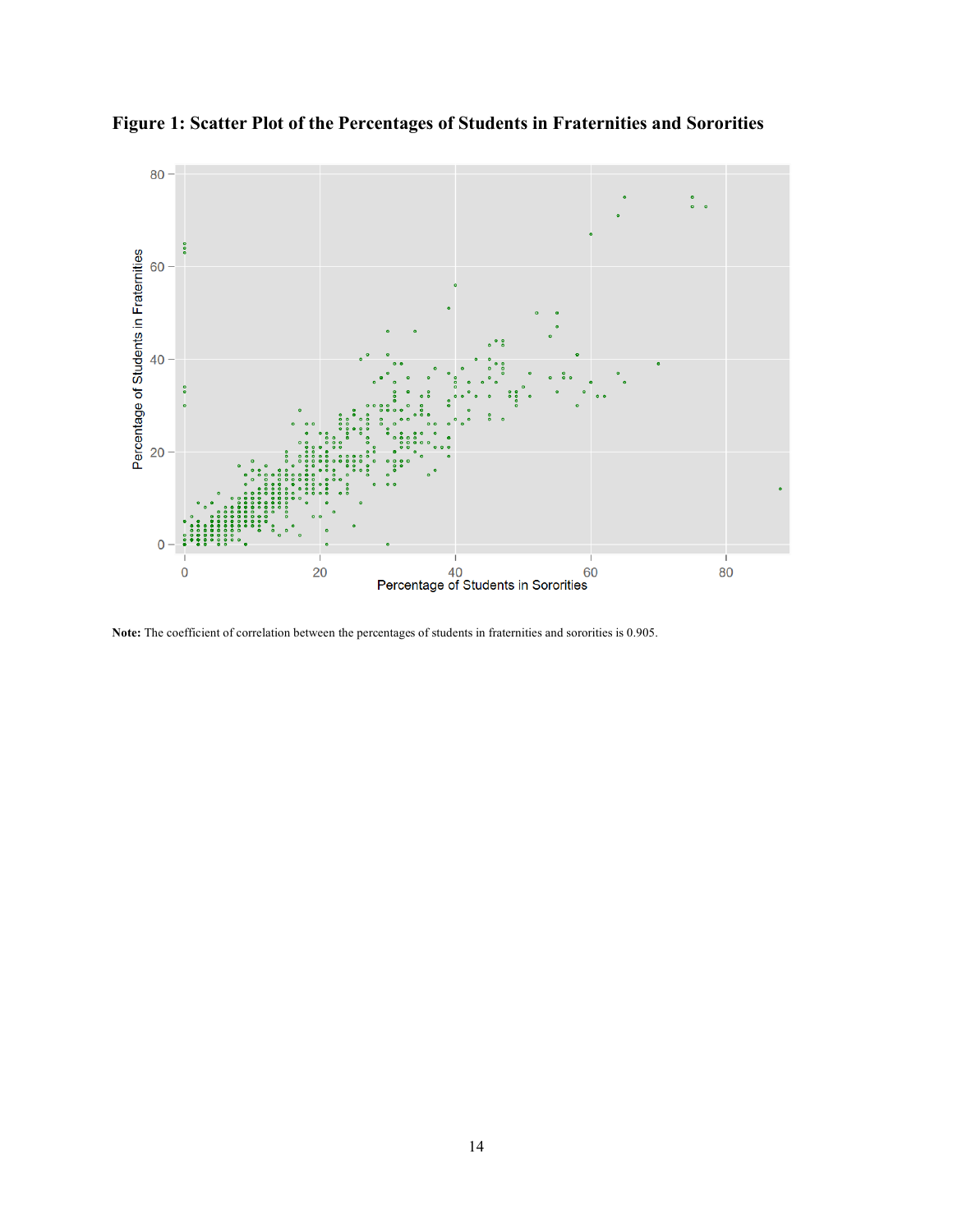| Dependent Variable: The Number of Arrests for Liquor Law Violations |                     |                      |                      |                     |                     |  |
|---------------------------------------------------------------------|---------------------|----------------------|----------------------|---------------------|---------------------|--|
|                                                                     |                     | $\mathbf{2}$         | 3)                   | (4)                 | $\mathcal{L}$       |  |
|                                                                     |                     | Random Effects       | <b>Fixed Effects</b> |                     |                     |  |
| Percentage of Students in Fraternities                              | $-0.067$            | $-0.048$             | $-0.057$             | $-0.096$            | $-0.121$            |  |
|                                                                     | (0.094)             | (0.094)              | (0.094)              | (0.125)             | (0.125)             |  |
| Percentage of Students in Sororities                                | $0.147*$<br>(0.081) | $0.159**$<br>(0.080) | $0.147*$<br>(0.080)  | $0.171*$<br>(0.093) | $0.159*$<br>(0.093) |  |
| <b>State Fixed Effects</b>                                          | No.                 | Yes                  | Yes                  | N/A                 | N/A                 |  |
| Year Fixed Effects                                                  | Yes                 | No                   | Yes                  | No                  | Yes                 |  |
| <b>Institutional Fixed Effects</b>                                  | N <sub>0</sub>      | No                   | No                   | Yes                 | Yes                 |  |

#### **Table 2: Regressions for Liquor Laws Violations**

**Notes:**  $* p < 0.10, ** p < 0.05, *** p < 0.01$ . Robust standard errors in parentheses. Data is from the years 2016-17 to 2018-19. The output of control variables is omitted. The test-statistic for the Hausman test between the random effects model in (3) and the fixed-effect model in (5) is 7.41, and the corresponding p-value is 0.8294. The test-statistic of the Breusch and Pagan Lagrangian multiplier test for random fixed effectsis 1253.77, and the corresponding p-value is 0.000. Time-varying control variables included in both random-effects and fixed-effects regressions are total student enrollments at each institution, the number of employees providing public service including campus security, acceptance rate, the yield rate, the percentage of female students, the percentage of undergraduate students, the average amount of Pell grant aid, and the percentage of full-time undergraduate students receiving Pell grants. Time-invariant control variables that are included in only random-effects regressions are the highest degree granted by the institution, the control or the ownership of the institution (public or non-profit private), whether or not the institution is religiously affiliated, and whether or not the institution is located at a rural location.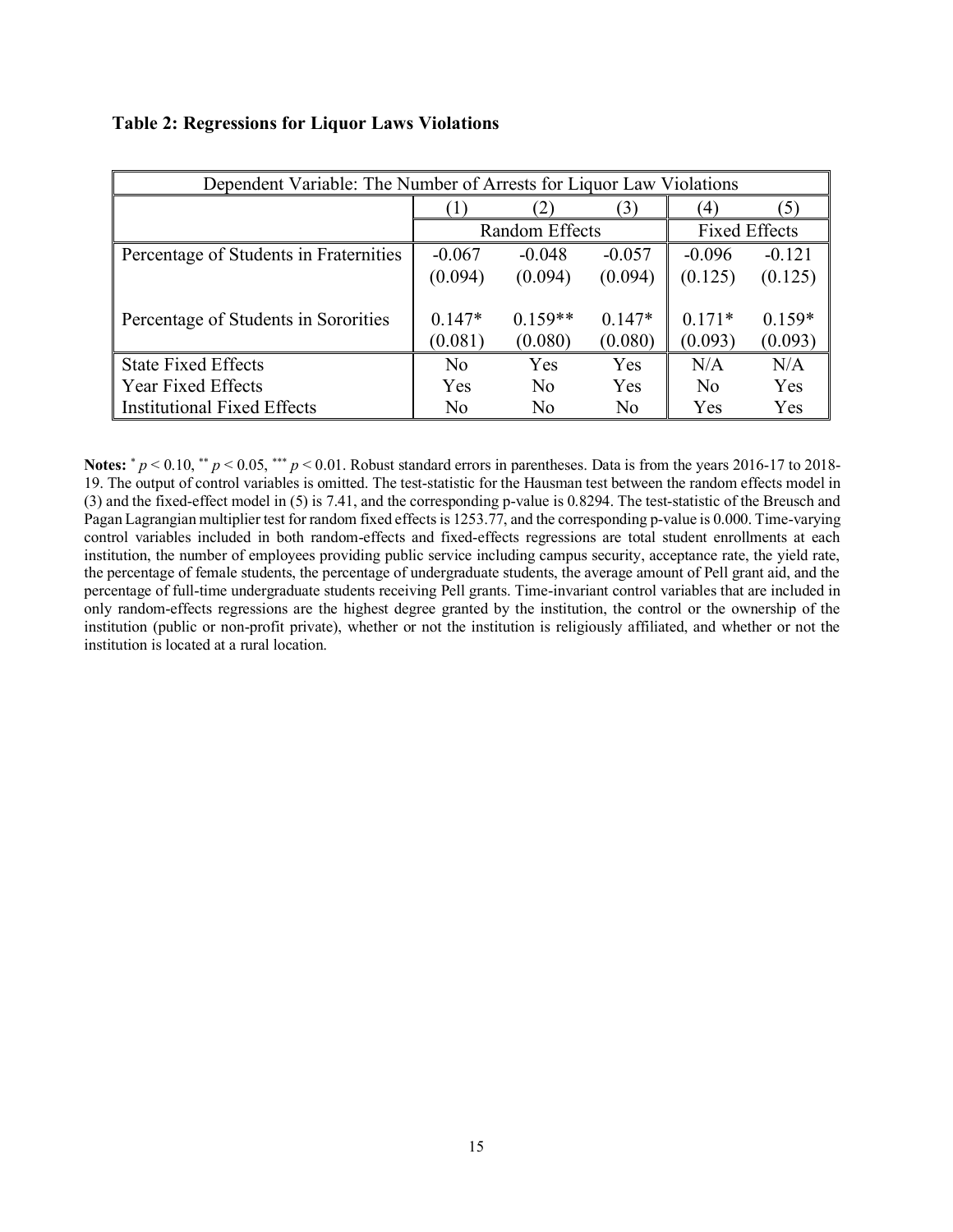|  |  | <b>Table 3: Regression for Drug Laws Violations</b> |  |  |  |  |  |
|--|--|-----------------------------------------------------|--|--|--|--|--|
|  |  |                                                     |  |  |  |  |  |

| Dependent Variable: The Number of Arrests for Drug Law Violations |                |                |                      |           |           |  |
|-------------------------------------------------------------------|----------------|----------------|----------------------|-----------|-----------|--|
|                                                                   |                | (2)            | (3)                  | (4)       | (5)       |  |
|                                                                   |                | Random Effects | <b>Fixed Effects</b> |           |           |  |
| Percentage of Students in Fraternities                            | $0.159**$      | $0.168**$      | $0.165**$            | $0.209**$ | $0.201**$ |  |
|                                                                   | (0.073)        | (0.076)        | (0.076)              | (0.101)   | (0.100)   |  |
|                                                                   |                |                |                      |           |           |  |
| Percentage of Students in Sororities                              | $-0.046$       | $-0.068$       | $-0.072$             | $-0.075$  | $-0.077$  |  |
|                                                                   | (0.058)        | (0.059)        | (0.059)              | (0.057)   | (0.058)   |  |
| <b>Control Variables</b>                                          | Yes            | Yes            | Yes                  | Yes       | Yes       |  |
| <b>State Fixed Effects</b>                                        | N <sub>o</sub> | <b>Yes</b>     | Yes                  | N/A       | N/A       |  |
| <b>Year Fixed Effects</b>                                         | Yes            | No             | Yes                  | No        | Yes       |  |
| <b>Institutional Fixed Effects</b>                                | No             | No             | No                   | Yes       | Yes       |  |

**Notes:** \* p < 0.10, \*\* p < 0.05, \*\*\* p < 0.01. Robust standard errors in parentheses. Data is from the years 2016-17 to 2018-19. The output of control variables is omitted. The test-statistic for the Hausman test between the random-effect model in (3) and the fixed-effect model in (5) could not be computed as the asymptotic assumptions of Hausman tests were not met. The test-statistic of the Breusch and Pagan Lagrangian multiplier test for random fixed effects is 1071.17, and the corresponding p-value is 0.000. Time-varying control variables included in both random-effects and fixed-effects regressions are total student enrollments at each institution, the number of employees providing public service including campus security, acceptance rate, the yield rate, the percentage of female students, the percentage of undergraduate students, the average amount of Pell grant aid, and the percentage of full-time undergraduate students receiving Pell grants. Time-invariant control variables that are included in only random-effects regressions are the highest degree granted by the institution, the control or the ownership of the institution (public or non-profit private), whether or not the institution is religiously affiliated, and whether or not the institution is located at a rural location.